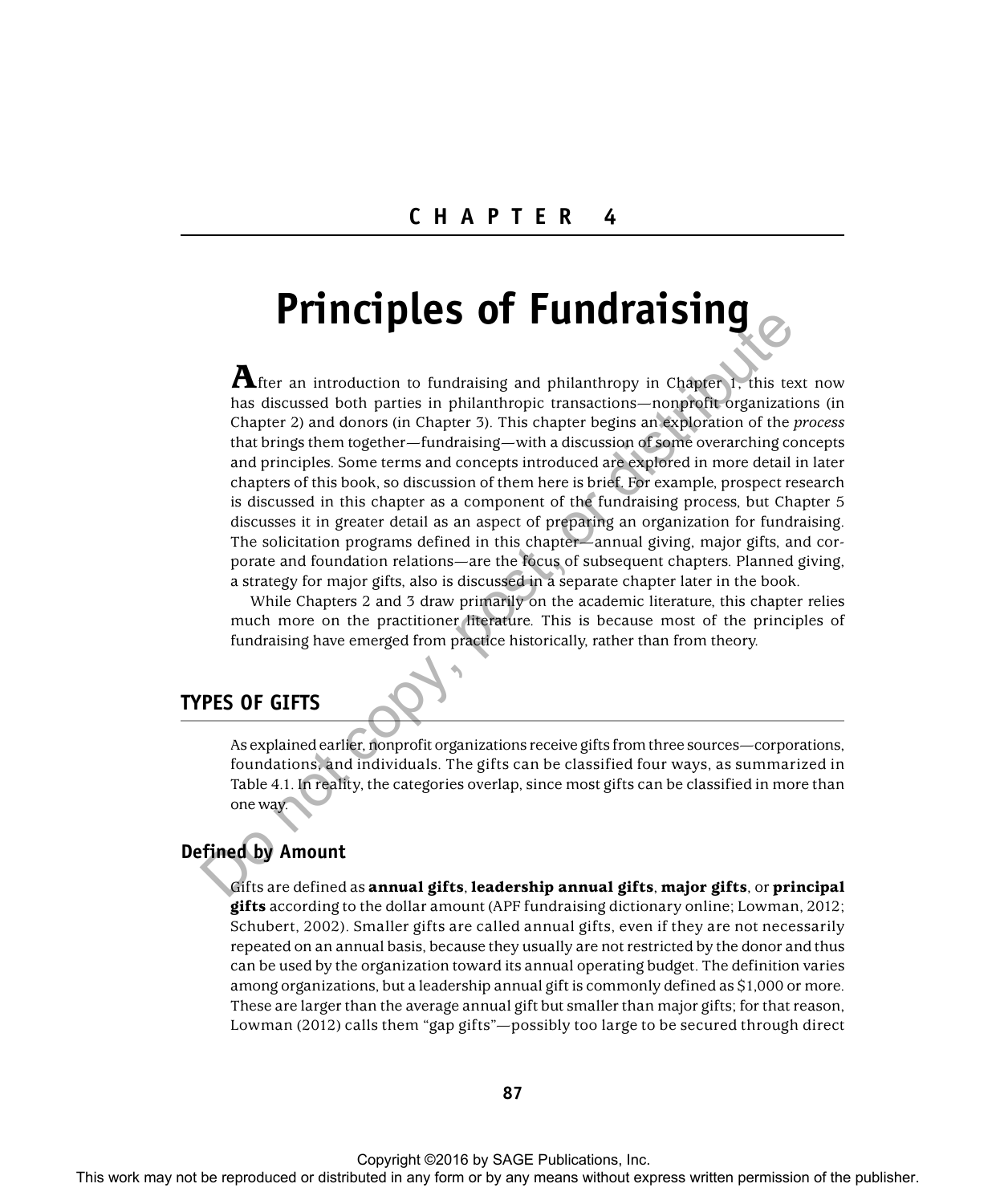| Principal gift                        | Large major gift; sometimes defined as \$1 million or more                                                                                                                                                                                                                                                                                                                                                                                                                                                                                                                                 |
|---------------------------------------|--------------------------------------------------------------------------------------------------------------------------------------------------------------------------------------------------------------------------------------------------------------------------------------------------------------------------------------------------------------------------------------------------------------------------------------------------------------------------------------------------------------------------------------------------------------------------------------------|
| Major gift                            | Large gift; sometimes defined as \$10,000 or \$100,000 or more                                                                                                                                                                                                                                                                                                                                                                                                                                                                                                                             |
| Leadership annual gift                | Large for an annual gift; sometimes defined as \$1,000 or more                                                                                                                                                                                                                                                                                                                                                                                                                                                                                                                             |
| Annual gift                           | Relatively small gift, usually less than \$1,000; often repeated on a regular<br>(often annual) basis                                                                                                                                                                                                                                                                                                                                                                                                                                                                                      |
| <b>Defined by Purpose</b>             |                                                                                                                                                                                                                                                                                                                                                                                                                                                                                                                                                                                            |
| Capital gift                          | Adds to the organization's physical capital (e.g., buildings) or financial<br>capital (endowment)                                                                                                                                                                                                                                                                                                                                                                                                                                                                                          |
| Program or project support            | Made to support a specific activity (restricted, current operations)                                                                                                                                                                                                                                                                                                                                                                                                                                                                                                                       |
| Unrestricted gift                     | To be used at the discretion of the organization, often used to support the<br>current-year operating budget                                                                                                                                                                                                                                                                                                                                                                                                                                                                               |
| <b>Defined by Donor's Perspective</b> |                                                                                                                                                                                                                                                                                                                                                                                                                                                                                                                                                                                            |
| Ultimate gift                         | The largest gift of the donor's lifetime; timing based on the donor's<br>circumstances                                                                                                                                                                                                                                                                                                                                                                                                                                                                                                     |
| Special gift                          | One-time gift made to support a specific purpose, may be repeated<br>periodically but not annually; timing based on the organization's needs                                                                                                                                                                                                                                                                                                                                                                                                                                               |
| Regular gift                          | Recurring; timing based on the calendar, usually annually                                                                                                                                                                                                                                                                                                                                                                                                                                                                                                                                  |
| <b>Defined by Donor's Method</b>      |                                                                                                                                                                                                                                                                                                                                                                                                                                                                                                                                                                                            |
| Planned gift                          | A gift integrated with the donor's financial and estate planning; may be<br>outright planned gifts, expectancies, or deferred gifts                                                                                                                                                                                                                                                                                                                                                                                                                                                        |
| Pledge                                | A gift promised now, to be paid in the future, often in installments                                                                                                                                                                                                                                                                                                                                                                                                                                                                                                                       |
| Outright gift                         | A gift the donor completes with one payment, using cash or marketable<br>property                                                                                                                                                                                                                                                                                                                                                                                                                                                                                                          |
|                                       | Note: The terms ultimate gift, special gift, and regular gift introduced by Dunlop (2002).<br>marketing methods such as mail, e-mail, or phone but not at a level where they would be<br>acquired through a major-gifts program. Similarly, the definition of a major gift varies; for<br>some organizations, it may be \$1,000 or \$10,000, and for larger nonprofit institutions it may<br>be \$100,000 or more. The term principal gift is used to refer to large major gifts. Principal<br>gifts are defined by dollar level, commonly \$1 million or more. Sometimes very large gifts |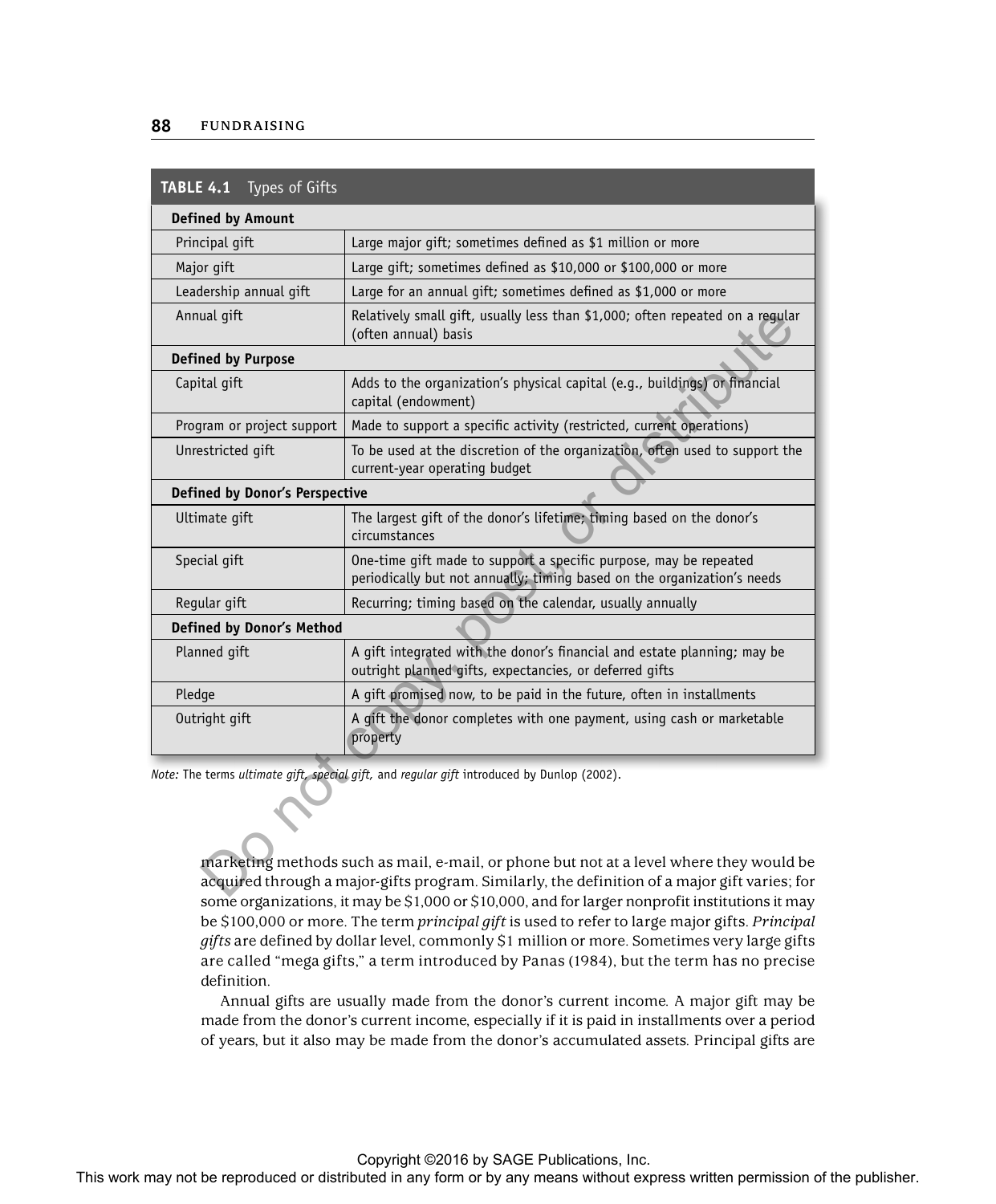almost always made from the donor's assets rather than current income and often from the donor's estate. For this reason, it is understandable that major and principal gifts require greater thought and planning, since they deplete resources that the donor may not be able to replenish (Alexander & Carlson, 2005).

# **Defined by Purpose**

Another way to classify gifts is by their intended purpose, which may or may not be designated by the donor. As the term implies, an unrestricted gift comes with no direction from the donor and can be used by the nonprofit for its general operating purposes. Since such gifts are unrestricted, there is no reason that a nonprofit could not use them to support specific programs or to meet capital needs. But most organizations rely on unrestricted gifts as a line item in their operating budgets and use them for that purpose. As explained, unrestricted gifts are considered annual gifts, both because they are often given on that schedule and because they are generally expended in the year they are received.

Other gifts (or grants) are restricted; they are given for specific purposes, which may be to support a current program or to meet the organization's capital needs.<sup>1</sup> Thinking back on the brief discussion of nonprofit financial management in Chapter 2, there are two kinds of capital—physical capital (buildings and equipment) and financial capital (endowment). Endowment is capital because the principal is usually not available for expenditure but is invested in perpetuity to generate investment returns, which are expendable ( Bowman, 2011).

# **Defined by Donor's Perspective**

Dunlop (2002) identified three types of gifts people make based on the donor's perspective. Many people have charities or causes they support with **regular gifts**. They are often made on an annual basis but may be given more frequently, perhaps monthly. The timing is driven by the calendar. For example, a college or university alumna may respond to the first mailing of the year from her alma mater, which typically occurs in the fall, at the beginning of the academic year. Many people make their gifts to charitable organizations near the end of the calendar year, perhaps motivated by the spirit of the holiday season as well as the approaching end of the tax year.

Donors also make **special gifts**, for specific purposes. These gifts are in addition to and usually larger than their regular gifts and are intended to be made one time, although a donor may make multiple special gifts over the years. The timing of special gifts is related to the needs of the organization, rather than the calendar. A nonprofit may undertake a campaign to raise funds for a new building or a major renovation or to purchase a new item of expensive equipment. Or it may seek special gifts to support a one-time program, like a conference or to respond to an emergency. For example, some people may make regular gifts to the Red Cross but then make a special gift to address the extraordinary need for disaster relief following a hurricane. Others may make a special gift in connection with a peer-to-peer fundraising initiative, for example, to sponsor a friend who is participating Another way to classify gifts is by their intermedic any or any or any or any means when the show and the best publisher and the publisher and the publisher and the publisher and the publisher. Since the publisher and the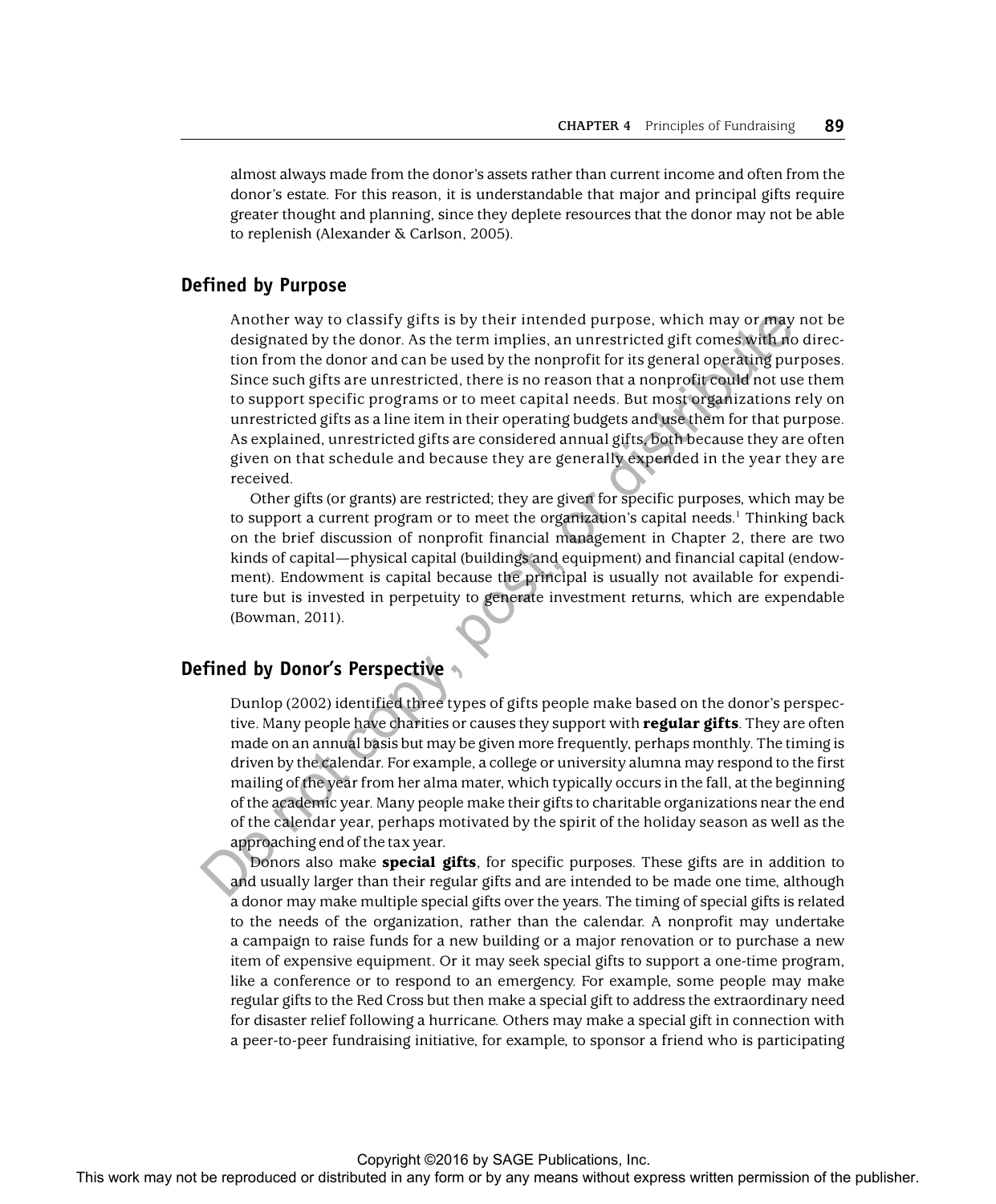in a charity walk, run, or ride. Such gifts are usually special gifts because they are tied to one event and are not repeated on a regular basis.

Special gifts are often major gifts, but the terms are not synonymous. Again, a major gift is defined by the dollar amount, and the threshold is established by the organization. From the donor's perspective, the gift is special, because it is in addition to and usually larger than his or her regular gifts (Dunlop, 2002).

Donors who support a nonprofit organization or institution over a long period of time may make regular gifts every year, special gifts from time to time, and eventually what Dunlop calls an **ultimate gift**. An ultimate gift is "an exercise of the giver's full giving capacity. [It] is the largest philanthropic commitment that the giver is capable of making" (Dunlop, 2002, p. 92). The timing of an ultimate gift is driven by the donor's life circumstances rather than the calendar or the needs of the organization. Many ultimate gifts are made using planned giving, for example, as a bequest at the donor's death, but some ultimate gifts also are made during the donor's lifetime.

It is important to distinguish between the terms *principal gift* and *ultimate gift*. A principal gift is defined by amount. An ultimate gift is defined from the donor's perspective; it is the largest gift of which the donor is capable and its timing depends on the donor's circumstances. Think back on the two cases presented in Chapter 3. Osceola McCarty's gift of \$150,000 to the University of Southern Mississippi was her ultimate gift, although maybe not defined as a principal gift from the university's perspective. A principal gift is often a donor's ultimate gift, but some wealthy donors may make gifts to various organizations that are exceptional in each case; all of them may be principal gifts from the perspective of those organizations, even though none may be the donor's ultimate gift. For example, T. Denny Sanford's \$20 million gift to the University of South Dakota medical school in 2006 was a principal gift from the perspective of that institution, which was renamed in Sanford's honor. But his ultimate gift may have been the \$400 million he gave in 2007 to the Sioux Valley Hospitals and Health System, now Sanford Health. That surely was a principal gift from the perspective of Sanford Health, and it seems probable that it was Sanford's ultimate gift, although that cannot be known yet, since he is still living and it is conceivable that he could make an even larger gift at some future time. This work may not be reproduced or the reproduced or the reproduced or distributed in any form or the publisher. The publisher of the publisher of the publisher of the publisher of the publisher. The publisher of the publ

# **Defined by Donor's Method**

Gifts also may be classified according to the method the donor uses in making it. An **outright gift** is one completed with a single payment; that is common for annual gifts of modest amounts. But some donors make **pledges**, committing to make a gift that will be paid in the future, perhaps all at once by some date or in installments over some period of time (AFP online). A major gift or a principal gift often is paid over a period of years, but some donors also make a pledge for their annual gifts and plan to pay them in installments, perhaps monthly over the year. Remember from Chapter 2 that a pledge is recorded as revenue by the organization when it is made—it is a receivable—but the subsequent payments are not double counted when they are received.

As the term implies, a **planned gift** is one a donor has included as a part of his or her overall financial and estate planning (AFP online). This is not to imply that other gifts are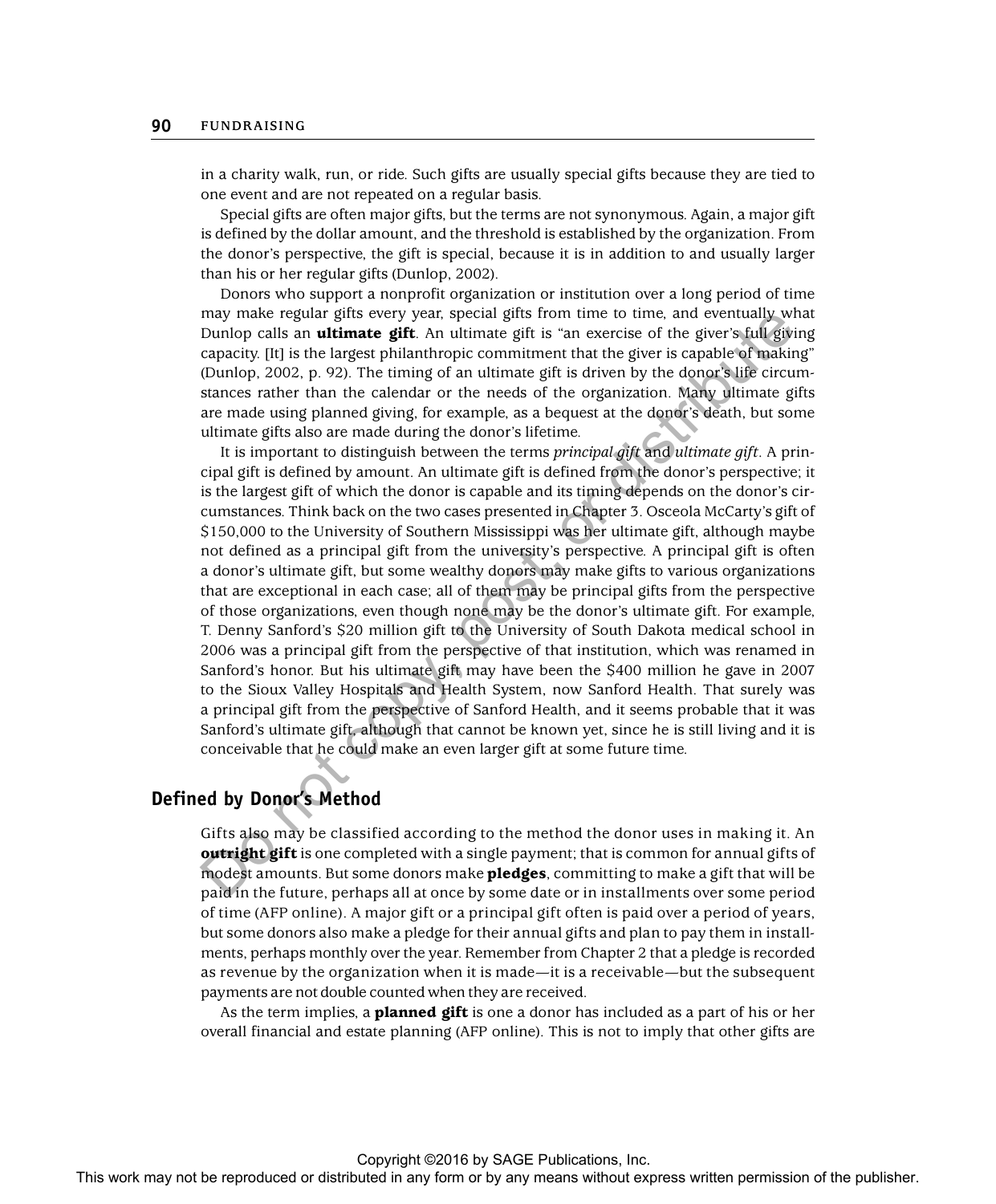necessarily unplanned or that they are spontaneous or irrational. But they are likely to be less consequential to the donor's financial situation and so do not require as much careful consideration. A planned gift is not by definition a major or principal gift. For example, a donor could arrange for a bequest of, say, \$1,000 to a favorite charity. That would be a planned gift but probably not a major or principal gift from the perspective of the organization receiving it. But many major and principal gifts are, at least in part, planned gifts, since they are likely to have implications for the donor's overall financial situation.

There are three types of planned gifts—**outright planned gifts**, **expectancies**, and **deferred gifts** (Regenovich, 2011). Some outright gifts are planned gifts because they involve complex assets, such as stocks or real estate, and may require the assistance of financial experts to complete. An expectancy is a promise a donor makes to provide a gift to the organization at some future time, generally at death, through a bequest, life insurance, or a retirement plan (Regenovich, 2011). Such promises may be informal or documented in writing. Deferred gifts are gifts the donor makes now but are not available to the organization until some future time, generally after the death of the donor or some other individual. They often involve charitable gift annuities and charitable remainder trusts, the details of which are discussed in Chapter 8.

Prior to the 1970s, *deferred giving* was used as the umbrella term. But the Tax Reform Act of 1969 defined various new forms of giving, and deferred giving was not an accurate description for all of them. The term *planned giving* was introduced as the broader concept, to include the range of gifts described earlier. It has been attributed to Robert F. Sharpe Sr., a prominent consultant in the planned-giving field (Sagrestano & Wahlers, 2012).

# **SOLICITATION PROGRAMS**

Nonprofit organizations raise funds to meet the four types of gifts defined by purpose: unrestricted support for current operations, **restricted gifts** or grants to support current programs and projects, gifts for physical capital, and gifts for financial capital (endowment). Seiler (2011a) calls this the **four-legged stool** of a comprehensive fundraising program. But in practice, an organization's solicitation programs are usually not labeled in exact alignment with these four purposes.<sup>2</sup>

As depicted in Table 4.2, there are three core solicitation programs: annual giving, major gifts, and corporate and foundation support. Some development offices have a distinct program for soliciting principal gifts, but most encompass that within the major-gifts program. Annual gifts and major gifts are, of course, defined by the size of the gift, whereas corporate and foundation support relate to the donor constituency addressed. Corporate and foundation support are pursued through a distinct program because, as discussed in Chapter 3, such donors are distinctive in their motivations, require particular methods to solicit their support, and are most inclined to make certain types of gifts. Some large development offices establish separate programs for corporate support and foundation support, but most place responsibility for both under one program and staff specialist. These or the components of the representations and the representation of the publisher or distributed in any form or by any means when the representation of the publisher. This work is a specifically a steady, the publishe

Planned giving is not identified here as a core solicitation program, although in common parlance many development offices have a planned-giving "program." But planned giving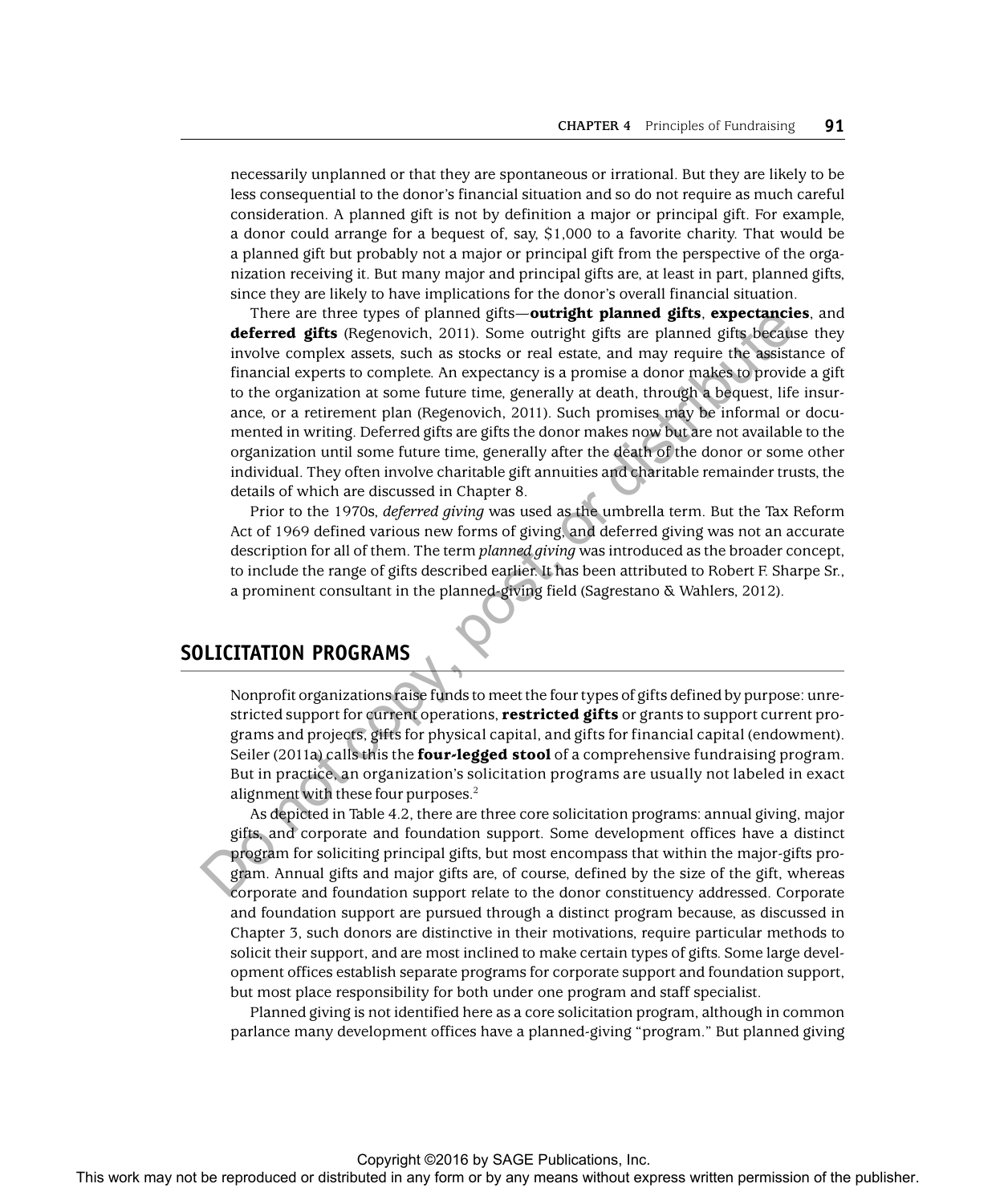| Solicitation<br>Program                | <b>Primary Donor</b><br>Constituencies<br>(Target Audiences)                                      | <b>Types of Gifts Secured</b>                                                                                                                                                                                                                                                                                                                                                                                                                                                                                                                                                                                                                                                                                                                                                                                                                                                                                                                                                                                                      | <b>Common Solicitation</b><br><b>Methods</b>                                           |
|----------------------------------------|---------------------------------------------------------------------------------------------------|------------------------------------------------------------------------------------------------------------------------------------------------------------------------------------------------------------------------------------------------------------------------------------------------------------------------------------------------------------------------------------------------------------------------------------------------------------------------------------------------------------------------------------------------------------------------------------------------------------------------------------------------------------------------------------------------------------------------------------------------------------------------------------------------------------------------------------------------------------------------------------------------------------------------------------------------------------------------------------------------------------------------------------|----------------------------------------------------------------------------------------|
| Annual giving                          | Individuals, local<br>businesses and<br>foundations, corporations<br>(especially sponsorships)    | Unrestricted current<br>operating funds (the annual<br>fund)                                                                                                                                                                                                                                                                                                                                                                                                                                                                                                                                                                                                                                                                                                                                                                                                                                                                                                                                                                       | Mail, phone, electronic<br>communication (e-mail),<br>events, personal<br>solicitation |
| Major gifts/<br>principal gifts        | Individuals                                                                                       | Physical capital<br>(i.e., buildings, equipment)<br>Financial capital<br>(endowment)                                                                                                                                                                                                                                                                                                                                                                                                                                                                                                                                                                                                                                                                                                                                                                                                                                                                                                                                               | Personal solicitation,<br>written proposals                                            |
|                                        |                                                                                                   | Restricted current operating<br>funds (programs or projects)<br>Unrestricted current<br>operating funds<br>(uncommon)                                                                                                                                                                                                                                                                                                                                                                                                                                                                                                                                                                                                                                                                                                                                                                                                                                                                                                              |                                                                                        |
| Corporate and<br>foundation<br>support | Corporations, foundations                                                                         | Restricted current operating<br>funds (programs or projects)<br>Unrestricted current<br>operating funds (only with<br>a close relationship or in<br>the form of sponsorship)<br>Physical capital (rarely)                                                                                                                                                                                                                                                                                                                                                                                                                                                                                                                                                                                                                                                                                                                                                                                                                          | Written proposals,<br>personal visits                                                  |
|                                        |                                                                                                   | Financial capital<br>(very rarely)                                                                                                                                                                                                                                                                                                                                                                                                                                                                                                                                                                                                                                                                                                                                                                                                                                                                                                                                                                                                 |                                                                                        |
| and skills.                            | the solicitation of major and principal gifts.<br>programs, which are at the core of fundraising. | is a method used by some donors, and from the fundraising perspective, it is a strategy for<br>It is important to clarify that development offices also have programs that encompass<br>other activities that do not directly involve solicitation. For example, prospect research,<br>donor recognition, communications, and stewardship or donor relations are activities often<br>organized as programs. These are important activities, but they support the solicitation<br>In a small development office, some of the solicitation programs may be missing<br>or embryonic, and those that are operational may be managed by one person or a few<br>people. In larger development offices, each program has a dedicated staff of fundraising<br>professionals, and as previously discussed, subspecialties have developed and include<br>individuals working in these areas. That is because each program addresses a somewhat<br>different donor constituency and uses different methods, thus requiring distinct knowledge |                                                                                        |
|                                        |                                                                                                   |                                                                                                                                                                                                                                                                                                                                                                                                                                                                                                                                                                                                                                                                                                                                                                                                                                                                                                                                                                                                                                    |                                                                                        |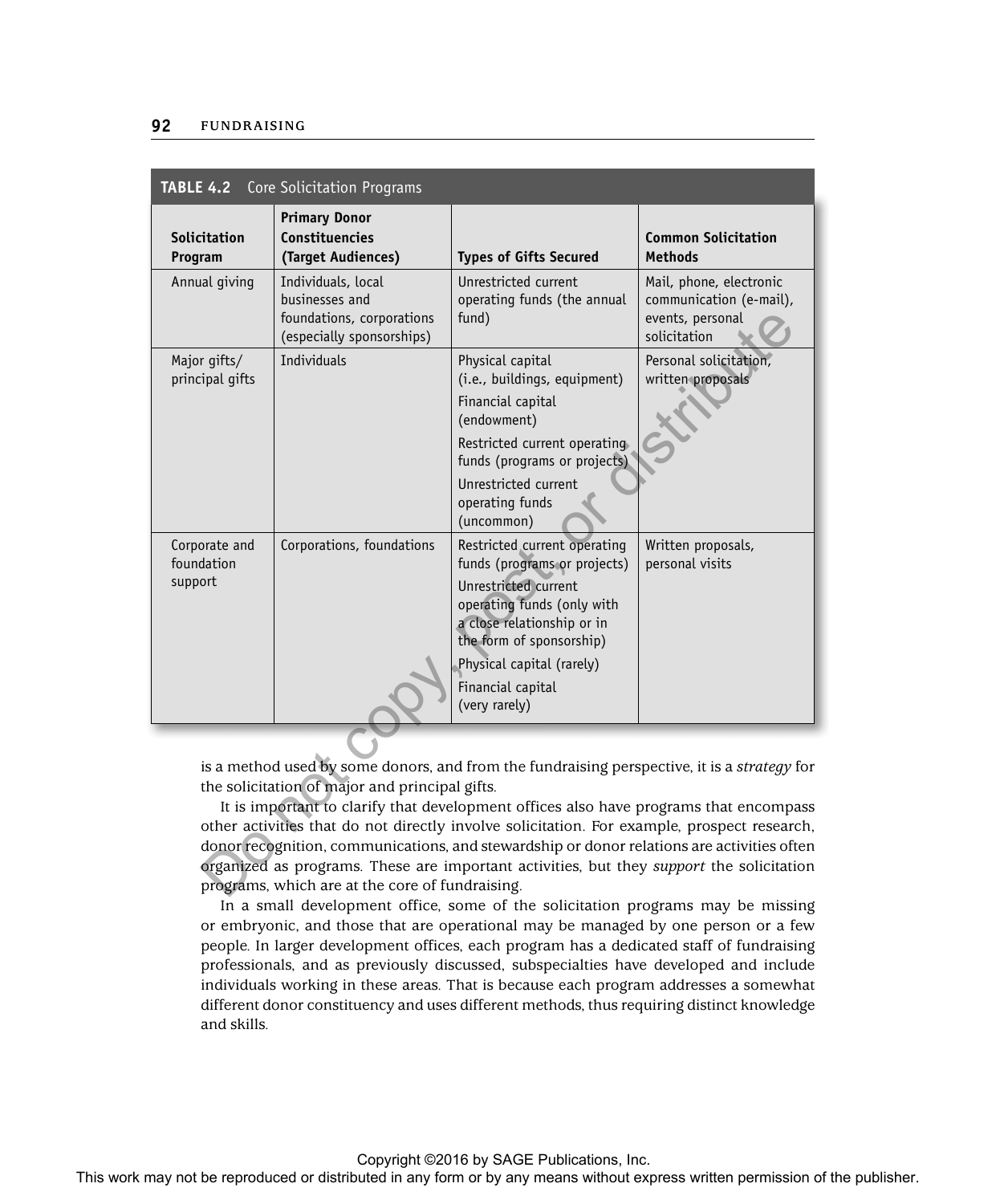# **Annual Giving**

The **annual giving** program is defined by the size of gifts and the type of gifts it usually emphasizes—unrestricted gifts to support current operations. Most are relatively small in amount, less than whatever the organization defines as a major gift (Lowman, 2012).The funds raised are called the **annual fund**, sometimes called the **sustaining fund** (AFP online).<sup>3</sup>

The terms *annual giving* and *annual fund* have origins in higher education fundraising and refer to the program that solicits regular gifts to meet current operating needs. Colleges and universities have constituencies that are essentially finite. For most, the primary donor constituency is alumni, who remain alumni all of their lives. For that reason, educational institutions traditionally have minimized the risk of donor fatigue by soliciting donors for one annual gift. That is, donors are asked to make one commitment for the year, although it might be paid in installments, and the emphasis is on maximizing the amount of that commitment and increasing it from year to year. Once a donor makes his or her annual fund commitment, that donor traditionally has been omitted from subsequent annual fund solicitations for the balance of the year. This strategy also is followed by other nonprofit organizations that have a finite constituency, including, for example, membership associations.4

In contrast, many nonprofit organizations are constantly developing their constituencies and resolicit current donors multiple times a year. For such organizations, the term *annual giving* may not seem to be an exactly accurate description of what occurs. But the term is well-established and widely used throughout the nonprofit sector to identify programs that solicit unrestricted operating support gifts on a regular basis (Weinstein, 2009).

As shown in Table 4.2, individuals are the primary donor constituency for the annual giving program (Rosso, 2011b). Local businesses and foundations also may make unrestricted annual gifts to local nonprofit organizations. Corporations may make unrestricted gifts but usually only if they have a close relationship to the organization. For example, corporations sometimes make annual gifts to organizations at which their employees volunteer or where their executives are board members. Nonprofits that have such connections have a better chance of obtaining an annual corporate gift, as do those that serve communities in which the corporation has a significant presence, either its headquarters or a large number of employees. Corporations also offer **sponsorships**, for example, in connection with a walk, a run, or a benefit dinner. The net proceeds of such an event may be unrestricted and thus might be counted in the annual fund. This work may not be reproduced or distributed in any form or distributed in any form or distributed in any form or any means when the reproduced or distributed in any means when the reproduced in any form or by any means

Thinking back on our discussion of corporate and foundation motivations in Chapter 3, it is understandable that many prefer to restrict most of their gifts, rather than provide general support. They prefer to have an impact in areas of primary interest or to gain visibility or benefit from the gift, even if indirectly. Even individual donors are often reluctant to make unrestricted gifts of larger amounts. Someone who gives \$10 or even \$100 may do so merely to support the general purposes of the organization, but if that person gives \$10,000 or \$100,000, that person likely will prefer that the gift be restricted to some purpose that he or she particularly favors, for the obvious reason that the gift entails a greater sacrifice. Annual giving programs usually obtain relatively modest gifts and rely on volume to accumulate a meaningful total.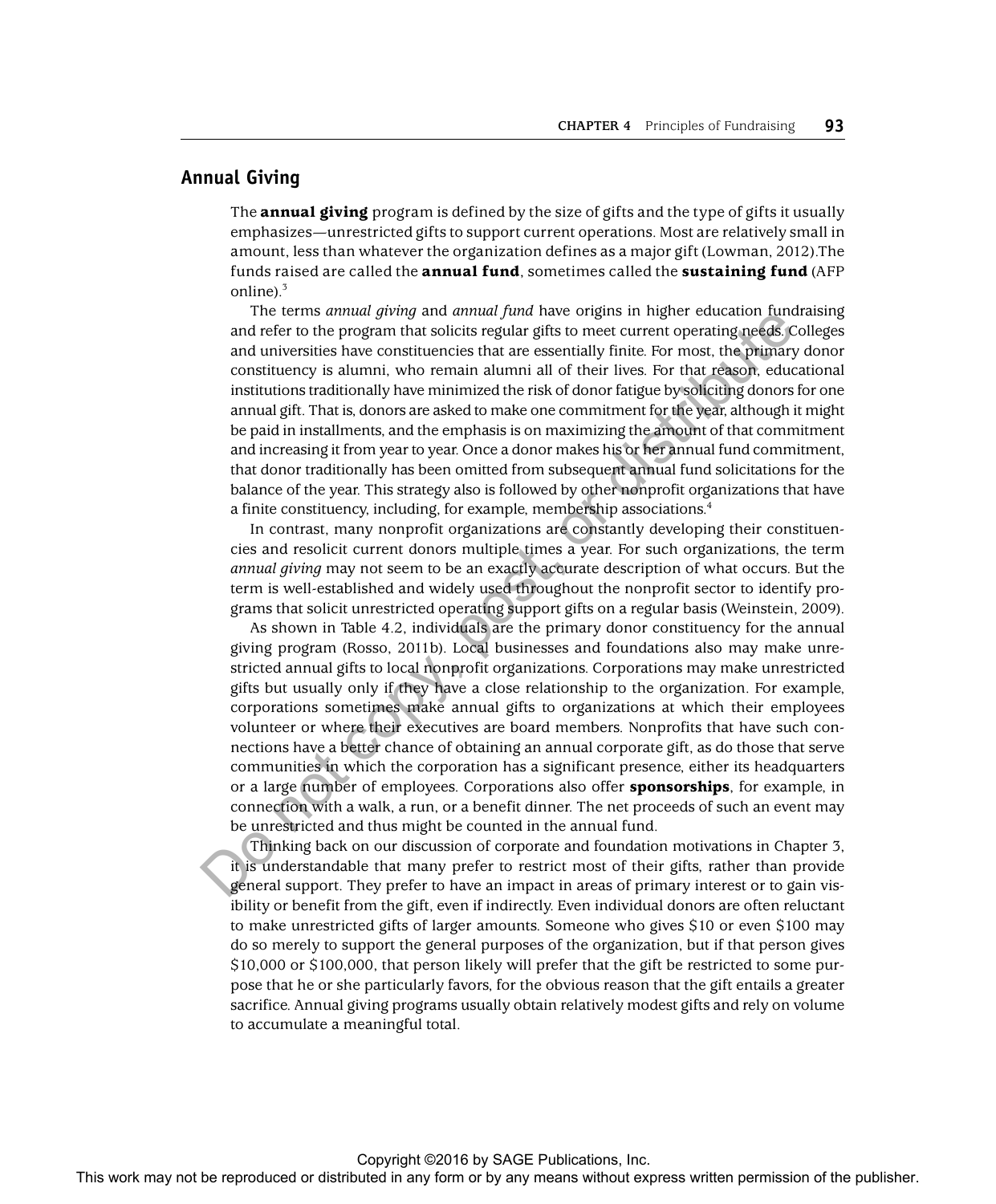# **Major Gifts**

As discussed, major gifts and principal gifts are defined by dollar amount, and the threshold varies among organizations. Corporations and foundations may make gifts or grants that meet the definition by dollar amount, but the *major-gifts program* is focused on individual donors.

Prospects for physical capital projects—for example, new buildings—are primarily individuals, and major gifts are usually required in order to complete such projects. Foundations and corporations may provide support for building projects in some circumstances, again, if there is an established and strong relationship with the nonprofit organization or if there is some direct link between the project and the company's employees, for example, a new hospital in a company town. But most are generally disinclined to give toward brick-and-mortar projects, so the organization has to rely primarily on major gifts from individuals.

Gifts that add to financial capital, that is, endowment, almost always come from individual donors (Newman, 2005). Corporations and foundations, with some exceptions, are unlikely to make such gifts, preferring to have greater short-term impact. Corporations also may be reluctant to give to an endowment fund that may someday be used to support an activity that cannot be foreseen now; they might see such uncertainty as a risk to their reputations down the road. Foundations may argue that they are indeed endowments themselves, investing their assets and generating investment earnings, from which grants are made. Transferring their assets to a nonprofit organization to be used in the same manner might seem like something that defeats their purpose, substituting the judgment of future nonprofit directors for those of the foundation's own future board members. Again, there may be some exceptions. For example, a corporation or foundation may make a gift to an endowment established to honor an individual who is prominent or who is associated with their organization or to support an institution with which it has enjoyed a long and close relationship. But in most cases, these are likely to be relatively modest gifts. This work may not be reproduced or the publishering in any form or distributed in any form or distributed in any form or distributed in any means which are also the publishering in a comparison of the publishering in a co

### **Planned Giving**

As discussed, **planned giving** is properly understood as a method used by some donors and as a strategy employed by nonprofit organizations in the context of the major-gifts program. It is common to see references to an organization's planned-giving program, and it is indeed an organized set of activities that sometimes has dedicated staff and resources, but it is not a core solicitation program and thus is not include in Table 4.2.

In smaller development offices, there may not be the need or sufficient potential to justify a staff specialist with expertise in planned giving. In those cases, major-gifts officers may be trained in planned giving so that they are able to discuss the subject with major-gift prospects, but the organization maintains relationships with outside experts—including attorneys, accountants, financial planners, and independent gift planners—who can be consulted when working with a donor whose circumstances require such expertise.

Planned giving is primarily a strategy for securing major and principal gifts, but it is important to note that planned gifts are not defined by dollar amount. Many organizations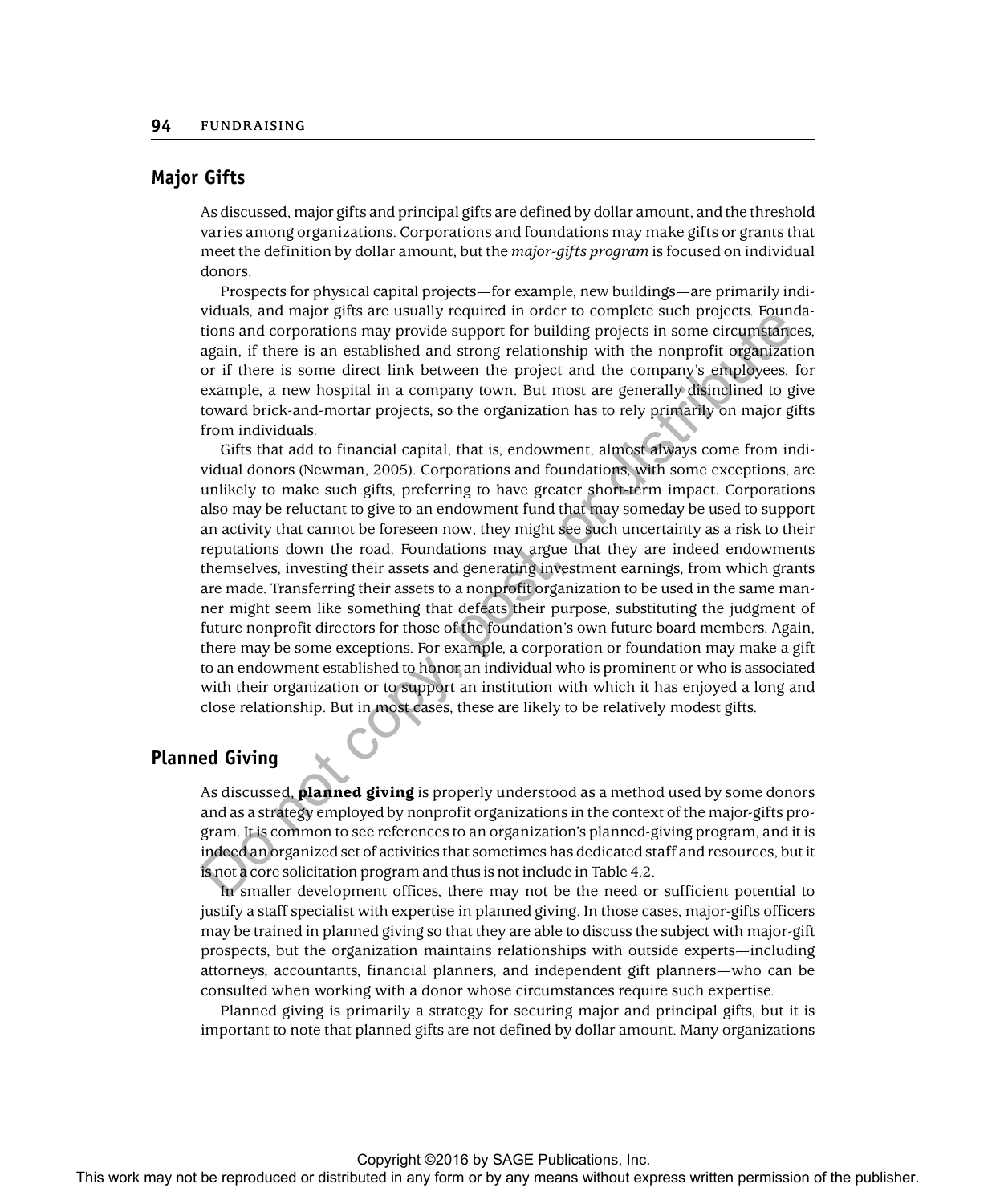cast a wide net in promoting them, even to donors who are not the focus of the major-gifts program, for example, to leadership annual fund donors. Even modest bequests, say, for \$5,000 or \$10,000, are to be encouraged, although many organizations would not define them as major gifts. Prospects for the planned-giving program are identified in part by demographic characteristics they have in common, for example, age and family circumstances, whereas wealth may be the primary criterion in identifying prospects for outright major gifts. Relationships with major-gift prospects are typically managed with the goal of obtaining a commitment on a definite timetable, whereas relationships with plannedgiving prospects are often less time sensitive. Closing a planned gift may require a process that extends for as long as seven to ten years or more (Partnership for Philanthropic Planning, 2012). For these reasons, while the planned-giving program supports the major-gifts program and even may be organizationally integrated with that program, it is also distinctive in the ways mentioned earlier, and planned giving is a recognized specialty within the fundraising profession.

The planned-giving program addresses only individual donors, since corporations and foundations are not mortal and thus do not have a need for financial and estate planning. Some planned gifts, especially bequests, may be unrestricted; that is, a donor may simply specify that his or her bequest goes to the organization upon death without any further direction as to how it should be used. In that case, realized bequests could be used to meet current operating needs. However, since it is impossible to predict when bequests will be received, it is generally unwise to rely on them in planning annual operating budgets. Some large institutions with a long history of planned giving and larger **donor constituencies**  may be able to project how much is likely to be received each year and include a conservative line item in the budget for that amount, but for most nonprofits this is a risky idea. Similarly, planned gifts usually are not useful for meeting the costs of building projects, since there is no assurance that they will be received within the period of construction or renovation. A planned gift might be designated to support a current program area; for example, a donor might stipulate that a school use her bequest to strengthen its programs in the arts. But bequests usually are not useful for funding specific projects, which, again, require that the timing of support be predictable. Many planned gifts are designated for endowment, which enhances the long-run financial strength of the organization. In that case, the timing of their receipt is not critical to current operations and programs. or experiments a contor may have reproduced or the record or the publisher or the reproduced or the reproduced or the publisher or the publisher of the publisher or the publisher. The publisher of the publisher of the pub

# **Corporate and Foundation Support**

As discussed previously, with some exceptions, corporations and foundations are not the most promising prospects for unrestricted gifts or those that address capital needs. Solicitation programs focused on corporations and foundations often focus on specific programs and projects.

Foundations and corporations (excluding family foundations and smaller privately held businesses) usually have formal guidelines defining what they are willing to support and how to apply for a grant (Collins, 2008). Some may issue a **request for proposal**, called an **RFP**, regarding grants they have decided to make in support of established philanthropic priorities. Organizations respond, usually with a formal written proposal, and the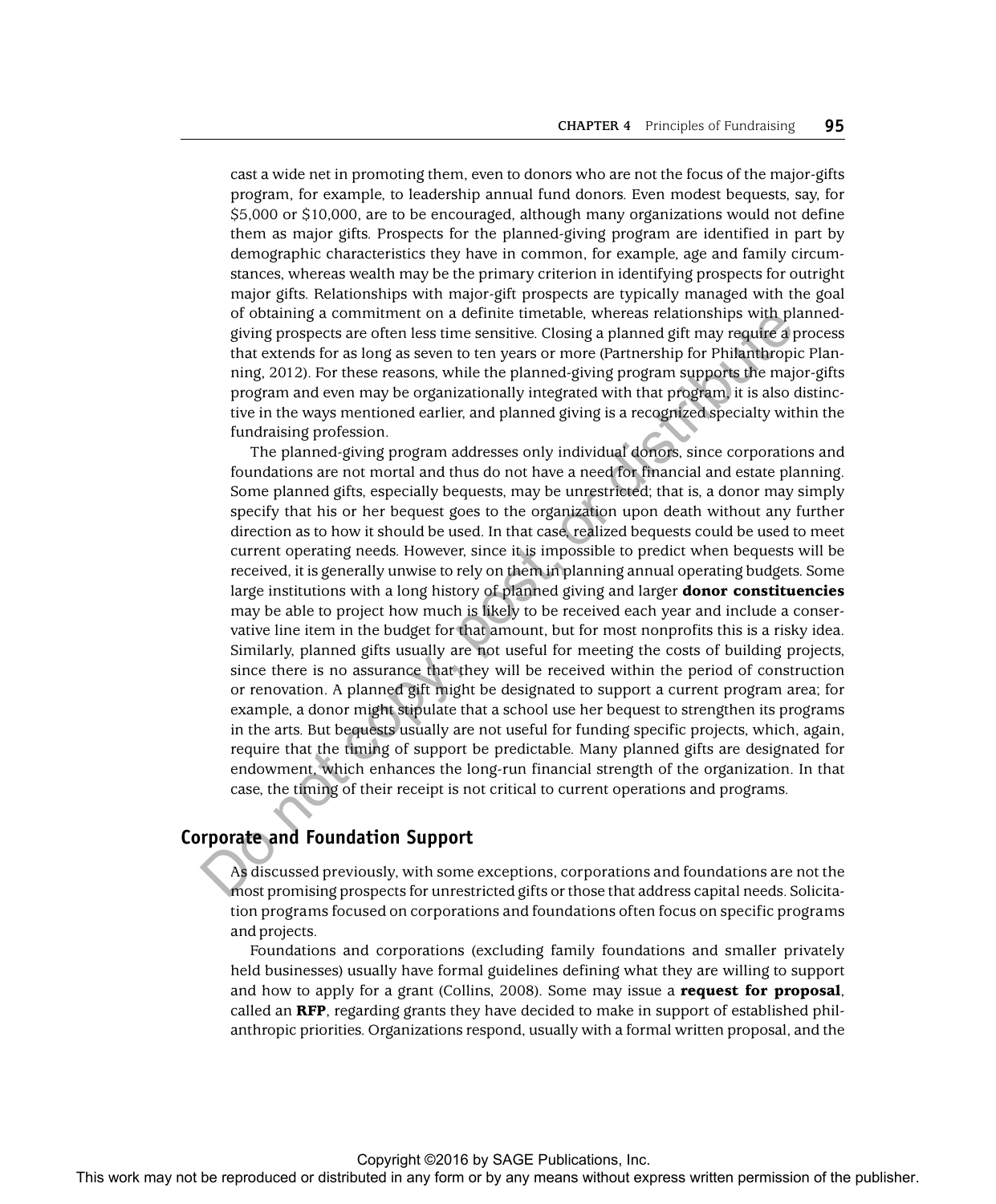foundation or corporation selects grantees that it thinks most capable of advancing their predetermined goals, on a competitive basis. Thus, in these instances, the donor's decision is based more on the capabilities of the nonprofit to advance the donor's priorities than on the organization's own, self-identified needs.

Individuals also make restricted gifts to support special purposes; for example, an individual might make a gift to enable local children to attend the symphony. But individuals are generally less inclined to support something more complicated, like a research project in nanotechnology. Corporations and foundations may employ experts on nanotechnology and would be likely to understand the importance of it, so they would be better prospects for support of such research.

# **MATCHING PROGRAMS TO NEEDS**

As mentioned, a nonprofit organization with a comprehensive fundraising program will maintain a full array of solicitation programs. But, as a practical matter, organizations with limited fundraising capacity may emphasize those programs and donor constituencies most appropriate to meeting their most critical needs. In a classic practitioner book, Broce (1986) explains:

Institutions should not spend hard-earned dollars on nonproductive [fundraising] programs. . . . An institution with a small endowment but a great need for additional operating support should place its prime emphasis on aggressive annual-gifts programs. It also should be active in corporate-support programs with a continuing interest in planned giving programs, but its primary staff and dollar concentration should be on securing operating funds, which come mostly from individuals. . . . The institution should also be attracting endowment funds, but that should remain a secondary activity. On the other hand, using the same criteria, a research-oriented organization should focus its attention on fund raising from foundations. (p. 20) In this concentration of the reproduced or the reproduced in any single permission or any means which the reproduced in any means which the reproduced in any means we reproduced in any means with means that any or book co

Broce's advice is pragmatic and appropriate to some organizations' circumstances. However, as discussed later in this chapter, organizations that intend to increase their capacity and become sustainable need to build comprehensive fundraising programs that address all donor constituencies and secure the range of gifts needed to support the four-legged stool.

# **MATCHING PROSPECTS TO PROGRAMS**

Just as a nonprofit's fundraising programs should reflect its financial needs, its donor prospects are best solicited through the most appropriate program. Prospects can be assigned to one of four quadrants, based on two criteria: their financial capacity for giving and the extent to which they are connected to the organization (Alexander & Carlson, 2005). The latter may mean a formal affiliation, such as a board member, volunteer, or former client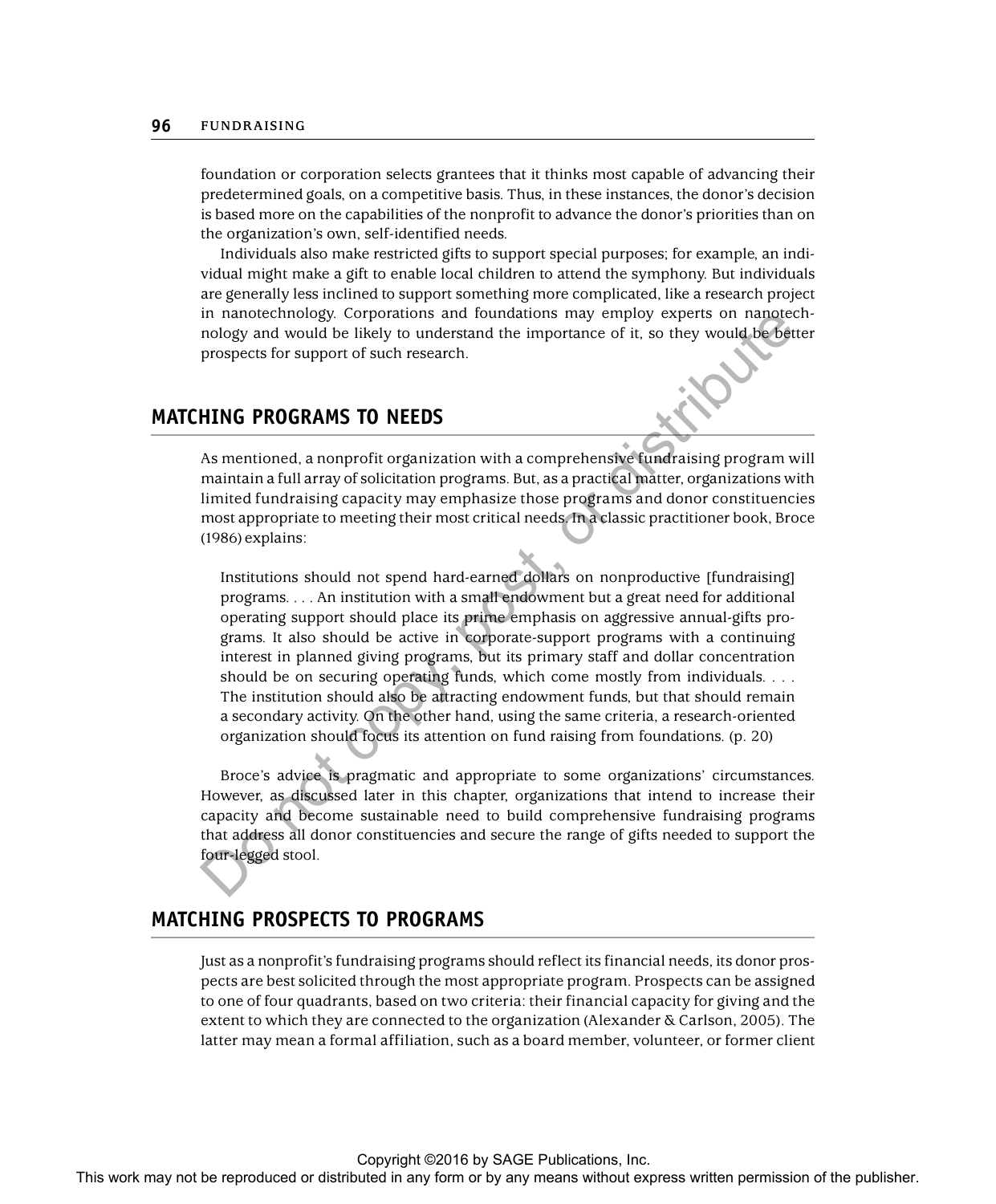would have, or it may mean the individual's "affinity to [the] mission" (Blackbaud, 2010). Both meanings are related, since those who have a connection are the most likely to also have an emotional affinity for the mission of the organization.

As Figure 4.1 portrays, those with modest financial capacity (on the left side of the diagram) are only prospects for annual gifts, since they do not have the resources to make major or principal gifts. Those who have modest financial capacity but a strong connection to the organization (Quadrant I) are "fans" (Blackbaud, 2010). They may upgrade their annual gifts and perhaps even make leadership annual gifts if their income permits. Since they are strongly connected, it is worth asking them to do so.

|                   |                                                                             | productive segment of the organization's donor constituency (Alexander & Carlson, 2005).<br>Prospects on the right side of Figure 4.1 have high financial capacity. Those who also<br>are strongly connected to the organization (Quadrant III) are the organization's best donor<br>prospects. Blackbaud (2010) calls them "VIPs," meaning "very important prospects." Rela-<br>tionships with them should be managed as a part of the major-gifts program. What about<br>those who have financial capacity but are not strongly connected (Quadrant IV)? They<br>probably will not provide unrestricted support to the organization, but they might be pros-<br>pects for specific programs or projects that align with their interests and that arouse their |
|-------------------|-----------------------------------------------------------------------------|-----------------------------------------------------------------------------------------------------------------------------------------------------------------------------------------------------------------------------------------------------------------------------------------------------------------------------------------------------------------------------------------------------------------------------------------------------------------------------------------------------------------------------------------------------------------------------------------------------------------------------------------------------------------------------------------------------------------------------------------------------------------|
|                   | Matching Prospects to Programs                                              |                                                                                                                                                                                                                                                                                                                                                                                                                                                                                                                                                                                                                                                                                                                                                                 |
| <b>FIGURE 4.1</b> |                                                                             |                                                                                                                                                                                                                                                                                                                                                                                                                                                                                                                                                                                                                                                                                                                                                                 |
| <b>STRONG</b>     | <b>QUADRANT I</b>                                                           | <b>QUADRANT III</b>                                                                                                                                                                                                                                                                                                                                                                                                                                                                                                                                                                                                                                                                                                                                             |
|                   | Strong connection but modest capacity                                       | High capacity and strong connection                                                                                                                                                                                                                                                                                                                                                                                                                                                                                                                                                                                                                                                                                                                             |
|                   | Solicit for annual gifts, possibly<br>upgrading to leadership annual giving | Prospects for major and principal gifts                                                                                                                                                                                                                                                                                                                                                                                                                                                                                                                                                                                                                                                                                                                         |
| Connection        | <b>QUADRANT II</b>                                                          | <b>QUADRANT IV</b>                                                                                                                                                                                                                                                                                                                                                                                                                                                                                                                                                                                                                                                                                                                                              |
|                   | Modest capacity and weak connection                                         | High capacity but weak connection                                                                                                                                                                                                                                                                                                                                                                                                                                                                                                                                                                                                                                                                                                                               |
|                   | Solicit for annual gifts but manage<br>program costs                        | May be prospects for programs and<br>projects consistent with their interests                                                                                                                                                                                                                                                                                                                                                                                                                                                                                                                                                                                                                                                                                   |
| <b>WEAK</b>       | <b>LOW</b>                                                                  | <b>Financial Capacity</b><br><b>HIGH</b>                                                                                                                                                                                                                                                                                                                                                                                                                                                                                                                                                                                                                                                                                                                        |
|                   |                                                                             | Source: Based on Alexander, C. D., & Carlson, K. J. (2005). Essential principles for fundraising success. San Francisco: Jossey-<br>Bass, p. 17; Blackbaud (https://www.blackbaud.com/files/resource/downloads/Datasheet_BlackbaudGivingScore.pdf).                                                                                                                                                                                                                                                                                                                                                                                                                                                                                                             |

#### Copyright ©2016 by SAGE Publications, Inc.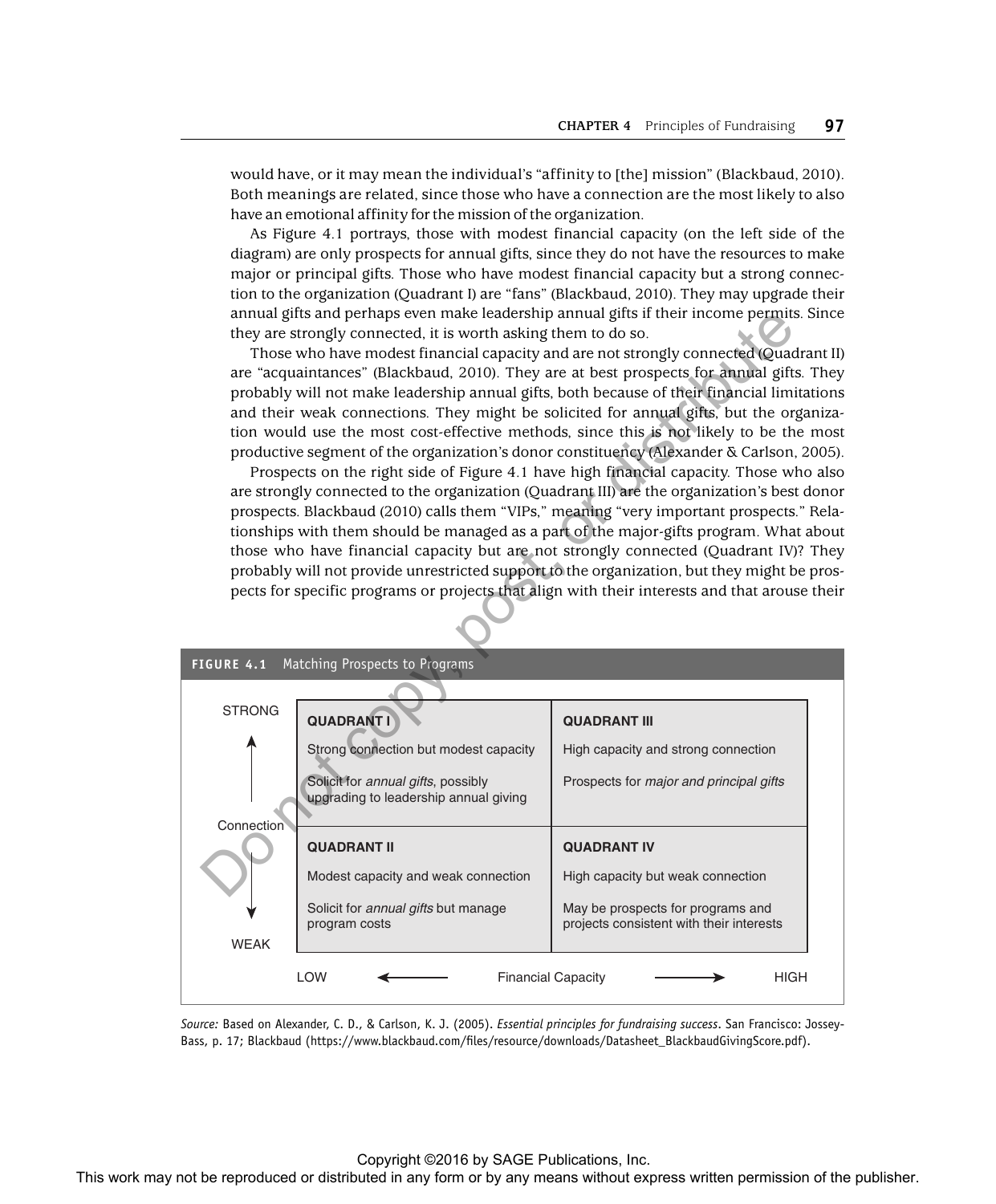passions, in a way that the organization by itself does not (Alexander & Carlson, 2005). This might be the case with some entrepreneurial donors, who have their own giving priorities and might consider any organization that has programs or projects consistent with those interests.

# **SOLICITATION METHODS**

Various methods are employed to varying degrees within all solicitation programs, although each emphasizes some over others.<sup>5</sup>

The most common methods include **direct mail**, **phone (telemarketing)**, **electronic communication** (principally **e-mail**), **events**, **personal solicitations**, and **proposal writing**. Mail, phone, and e-mail are collectively called **direct marketing**. Proposal writing is sometimes called **grant writing**, and the skill to do so is called **grantsmanship** (AFP online). But the term *grant writing* is not really accurate, since the organization that writes the proposal really does not *write* the grant; the grant decision is made by a funder.

This chapter provides a brief overview of the most common solicitation methods, which are explored further in later chapters related to programs in which the various methods are most commonly applied. The growth of social media and mobile communications has introduced additional techniques, but the primary method of electronic solicitation is still e-mail. Fundraising using social media and social networks has gained visibility. It includes peer-to-peer fundraising, for example, in which individuals sponsor friends' participation in charity events. From the organization's perspective, the fundraising method is the event, with social media used to promote participation. Additional emerging techniques, for example, crowdfunding, are not discussed in this chapter but are explored in later chapters where they are most relevant, for example, as a strategy for raising funds toward a project. Various methods are employed to varying degrees within all solicitation programs.<br>
allowing or the reproduced or incollegative express with **phone (selectively)** distributed in a stributed in a method in a method in a met

As Table 4.2 shows, annual giving programs employ the methods of direct marketing but also may include personal solicitation of annual gifts at higher levels, that is, leadership annual gifts (Lowman, 2012). Fundraising events are also a method used by some nonprofit organizations to raise current operating support. Corporate and foundation fundraising often involve personal visits but also usually require written proposals. Fundraising for major gifts usually requires personal visits and often written proposals. The planned-giving program uses personal visits, written proposals, direct mail, and other methods to promote planned-giving opportunities.

The various solicitation methods all have advantages and disadvantages, but some are inherently more effective than others. Rosso (2011b) describes a **ladder of effectiveness** that places various methods on different rungs, from the most effective at the top to the least effective at the bottom. In general, the more personal the method is the more effective it is likely to be. Thus, face-to-face solicitation is the most effective, followed by personal communications using other methods, such as mail, phone, or e-mail. Least effective are impersonal methods, for example, direct mail and phone solicitations using professional callers (Rosso, 2011b). But, of course, there are tradeoffs in cost. Personal solicitation is effective but cannot be conducted in large volume, so it is relatively expensive and needs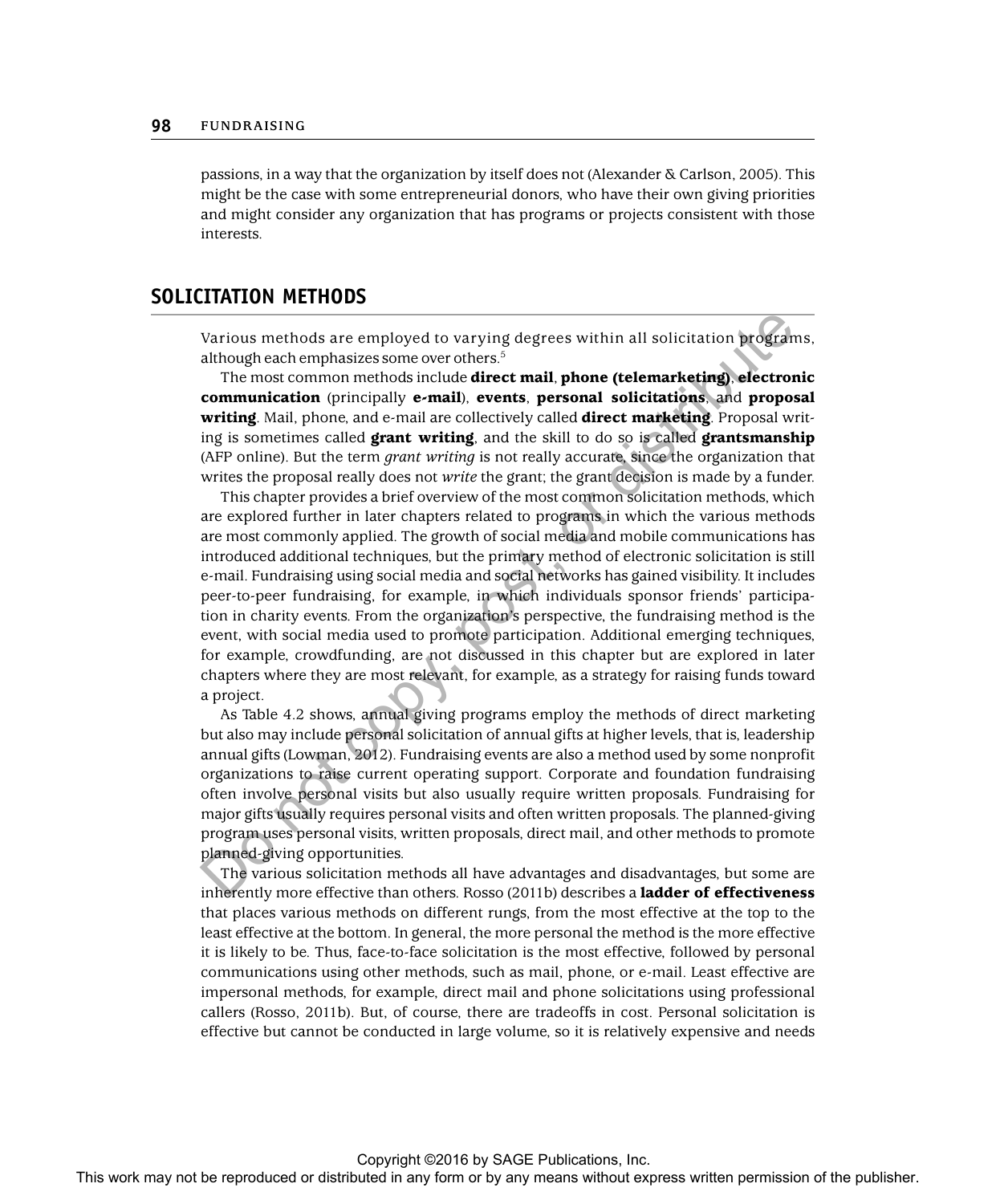to be confined to leadership annual gifts, major gifts, and principal gifts. Mail, e-mail, and phone are relatively ineffective compared with personal solicitation, but they are also relatively inexpensive methods that can be used on a broad scale, securing a large number of smaller gifts that may be consequential in total.

# **THE FUNDRAISING PYRAMID**

The **fundraising pyramid** helps to illustrate several principles and provides a useful tool for analyzing an organization's fundraising situation. It reflects some of the same points discussed in previous sections of this chapter but adds further insight. While the pyramid could apply to donors of all categories, including corporations, foundations, and individuals, the giving patterns it implies are mostly relevant to individuals.<sup>6</sup>

The pyramid depicted in Figure 4.2 reflects assumptions about how donors evolve in their giving—it suggests a progression—and it also describes how an organization might go about building its fundraising program from the bottom up.

# **Pyramid of Donors**

Let's start at the bottom of the pyramid. Every nonprofit organization has a fundraising constituency, which forms the base of the pyramid. How that constituency is defined and developed varies, depending on the type of organization, its history, and the circumstances



*Sources:* Alexander & Carlson (2005), p. 17; Ciconte & Jacob (2009), p. 102; Hogan (2008), p. 10; Sargeant et al. (2010), p. 331; Seiler (2011a), p. 45; Williams (2004).

#### Copyright ©2016 by SAGE Publications, Inc.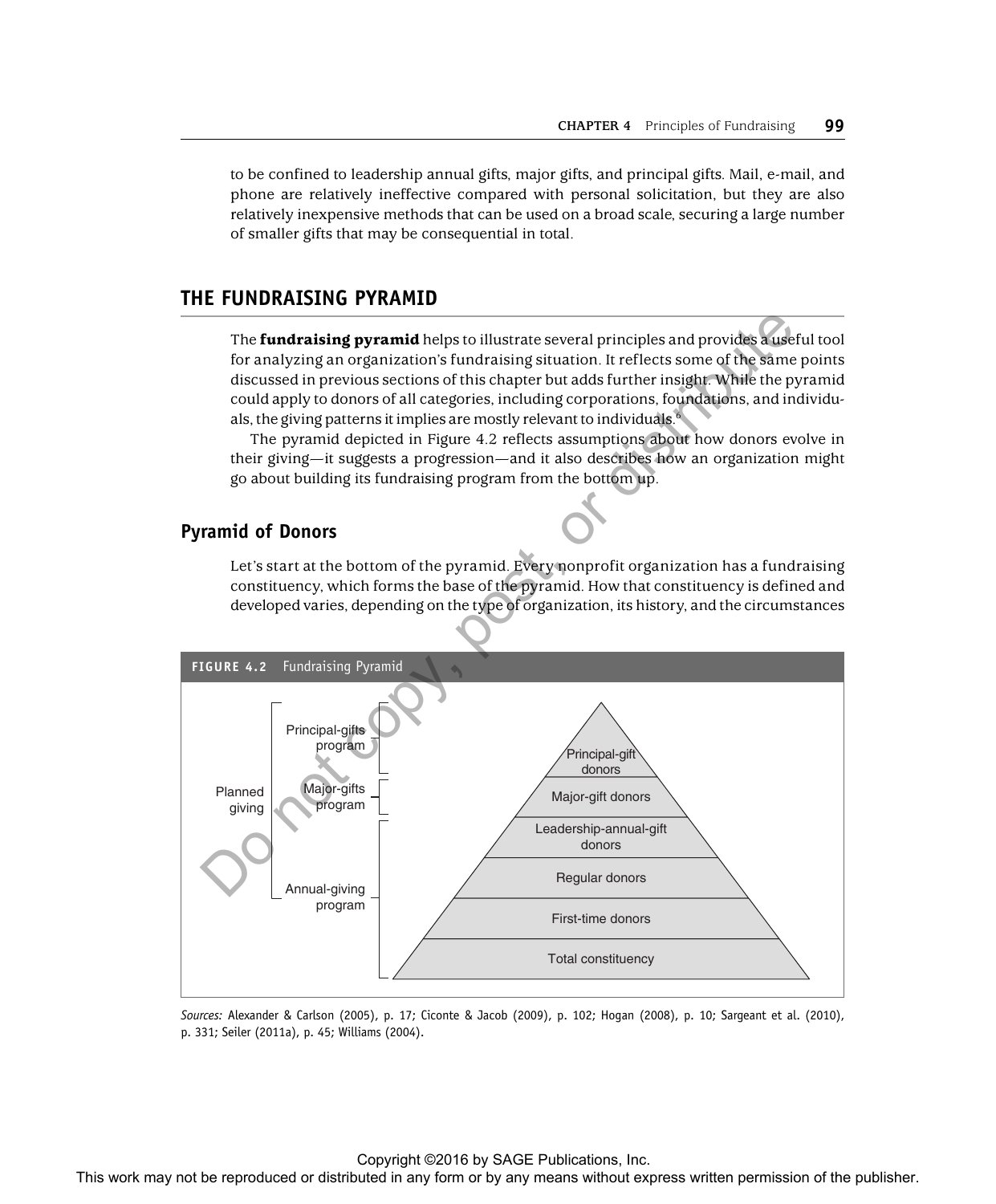of its location, among other considerations. Chapter 5 discusses this topic in more detail, but a simple way to think about it is that the constituency is the database of donors and potential donors an organization maintains.

An important objective for the annual giving program is the acquisition of first-time donors, that is, moving people up one level from the bottom of the pyramid. Once donors have made a first gift, the program's objective for those donors shifts to retention and upgrading, that is, turning them into **regular donors** and increasing the size of subsequent gifts (Seiler, 2011a). If a donor's annual gift reaches a predetermined level, it is defined as **leadership annual giving (LAG)** (Lowman, 2012). Again, the latter is defined in dollar terms and varies among organizations.

Donors providing annual gifts at the leadership level may be prospects for major gifts, if they have sufficient interest and financial capability. Some donors, usually after a long history of annual giving and periodic major gifts, may become prospects for principal gifts; that is, they may reach the apex of the pyramid in their commitment to the organization and its mission. It is important to note that planned giving does not appear in the fundraising pyramid, again, because it is a strategy for major gifts and is not defined by the amount of the gift. Corporate and foundation support also do not appear in the pyramid because they involve a specific donor constituency rather than the amount of the gift and because corporations and foundations generally do not follow the patterns suggested by the pyramid, which relates primarily to individual donors. State Section and the repression of state and the representation and the repression or the reproduced or the repression of the repression of the repression of the publisher with the publisher. If they have means with the p

As the narrowing of the fundraising pyramid suggests, the number of individuals encompassed is smaller at each successively higher level. Not all members of the constituency will become first-time donors; not all who do will become regular donors; not all regular donors will become leadership-annual-gift donors; not all leadership-annual-gift donors will make major gifts; and only a few are likely to ever make a principal gift.

Again, the pyramid suggests a progression, in which the donor's giving relationship with the organization evolves over time, from annual to major gifts. In recent years, however, some have questioned whether it applies in the case of the new philanthropists, whom we discussed in Chapter 1, or those motivated by hyperagency, as discussed in Chapter 3 (Schervish, 2008). Such donors may not begin with modest annual gifts and proceed up the pyramid in a predictable manner over a period of years. Indeed, some may provide major gifts or even principal gifts early in their relationships with organizations in which they have decided to invest, especially if that investment comes with their involvement in developing the organization's strategy.

Some also challenge the traditional view that broad-based methods, such as the Internet, are primarily useful at lower levels of the pyramid and see interaction with donors at all levels of the pyramid as more characteristic of a socially networked environment. Dixon and Keyes (2013) argue that the traditional donor pyramid implies a linear progression that no longer accurately portrays how donors are engaged:

In practice, it turns out, a person's engagement with an organization is generally more continuous—and messy. It doesn't stop and start with discrete levels, and with the broad range of activities available to potential supporters today, it's actually preferable for people to be engaged on multiple levels.

Copyright ©2016 by SAGE Publications, Inc.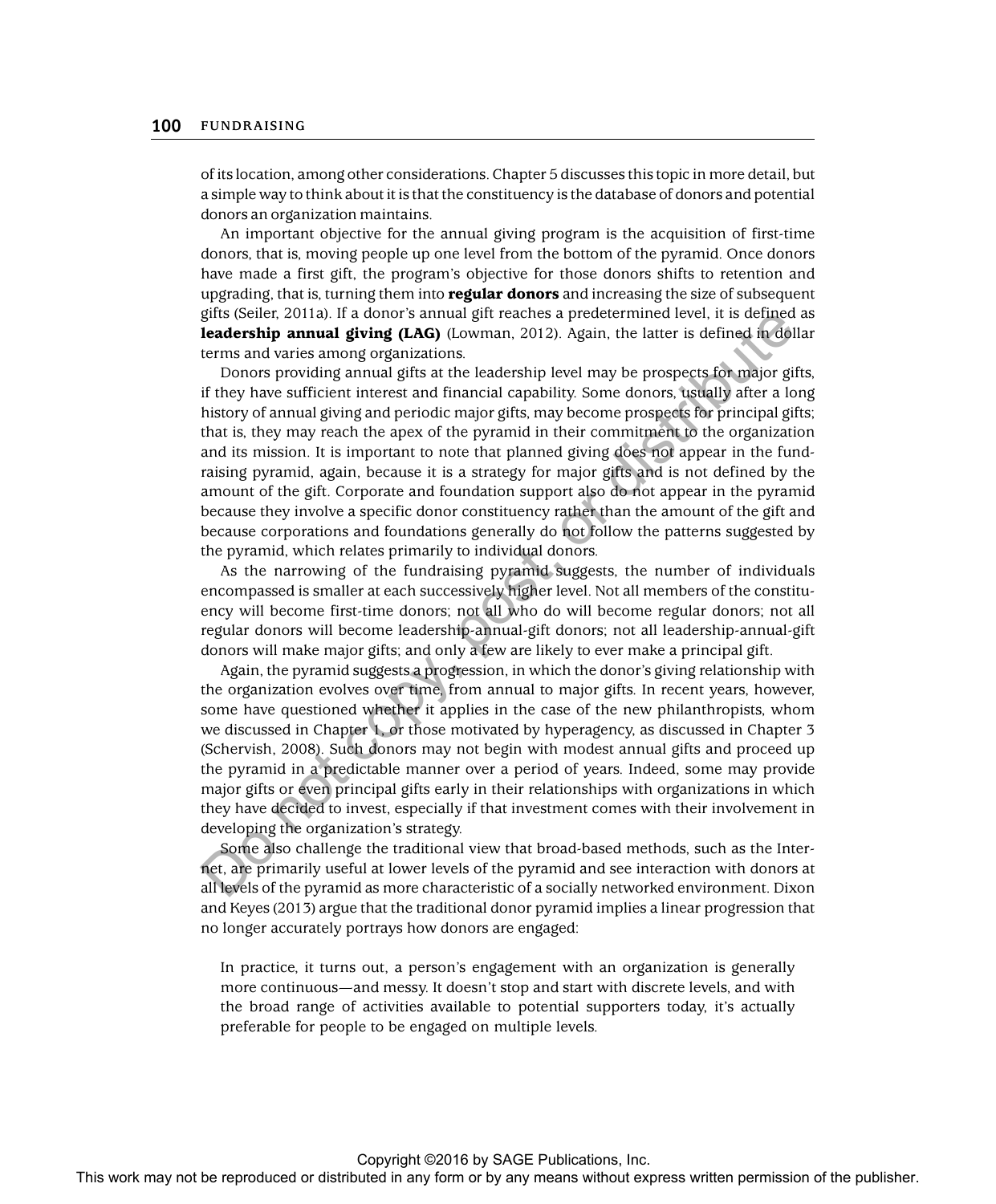The authors also emphasize the value of the influence individuals may have on the views and participation of others, as a result of their communication via social networks. That influence may give those individuals a high value to the organization, which the traditional pyramid model may not reflect (Dixon & Keyes, 2013).

However, the fundraising pyramid remains a central concept that is commonly applied. It may be most accurate to say that the pyramid describes how practitioners expect most donors to behave over time and provides a snapshot of a fundraising program in terms of the distribution of donor engagement at a given point. As discussed shortly, it also provides a useful tool for planning.

# **Pyramid of Programs**

The solicitation programs discussed are shown on the left side of Figure 4.2. The annualgiving program works at lower levels of the pyramid, the major- and principal-gift programs toward the top. The planned-giving program is focused on prospects for major and principal gifts but also may operate at lower levels of the pyramid, perhaps with less intensity. For example, an organization usually promotes bequests to leadership-annual-fund donors and regular-annual-fund donors, even though they may not yet have made a major gift, especially if they have demographic characteristics that suggest a higher propensity toward planned giving.

The pyramid also suggests how a nonprofit organization might build its fundraising programs over time. A nonprofit just beginning a fundraising program typically would start at the bottom of the pyramid, focusing on development of a constituency and soliciting annual gifts. But if the organization intends to become sustainable and grow, it will need to move up the pyramid, developing regular donors, upgrading their annual gifts, and building a group of leadership-annual-gift donors. It may defer establishing a major-gifts program until it has established a base of prospects for major gifts among its regular- and leadershipannual-gift donors, but as it grows it will be essential to cultivate and solicit such gifts, especially as capital needs arise. As stated earlier, only the most advanced development offices are likely to have a distinctive program focused on principal gifts. The actual or distributed in any measurement of the reproduced in any form or by any means which are the solution of the publisher of the publisher of the publisher of the publisher of the publisher of the publisher. The p

# **Tool for Planning**

A nonprofit with an established fundraising program may find the pyramid to be a useful tool of analysis in understanding the strengths and weaknesses of its program and determining where to allocate its fundraising efforts. The pyramid will have a different shape depending on an organization's constituencies and the array of fundraising programs it has developed (Kihlstedt, 2010).

The pyramid shown in Figure 4.2 is approximately equilateral; that is, its sides are about the same length. It depicts a mature and balanced fundraising program. A nonprofit with a pyramid something like it is operating at all levels, with programs for annual, major, and principal gifts. It is firing on all cylinders, continuously bringing in first-time donors and systematically moving them up the pyramid in order to provide a pipeline of prospects for major and principal gifts. But look at the three pyramids depicted in Figure 4.3.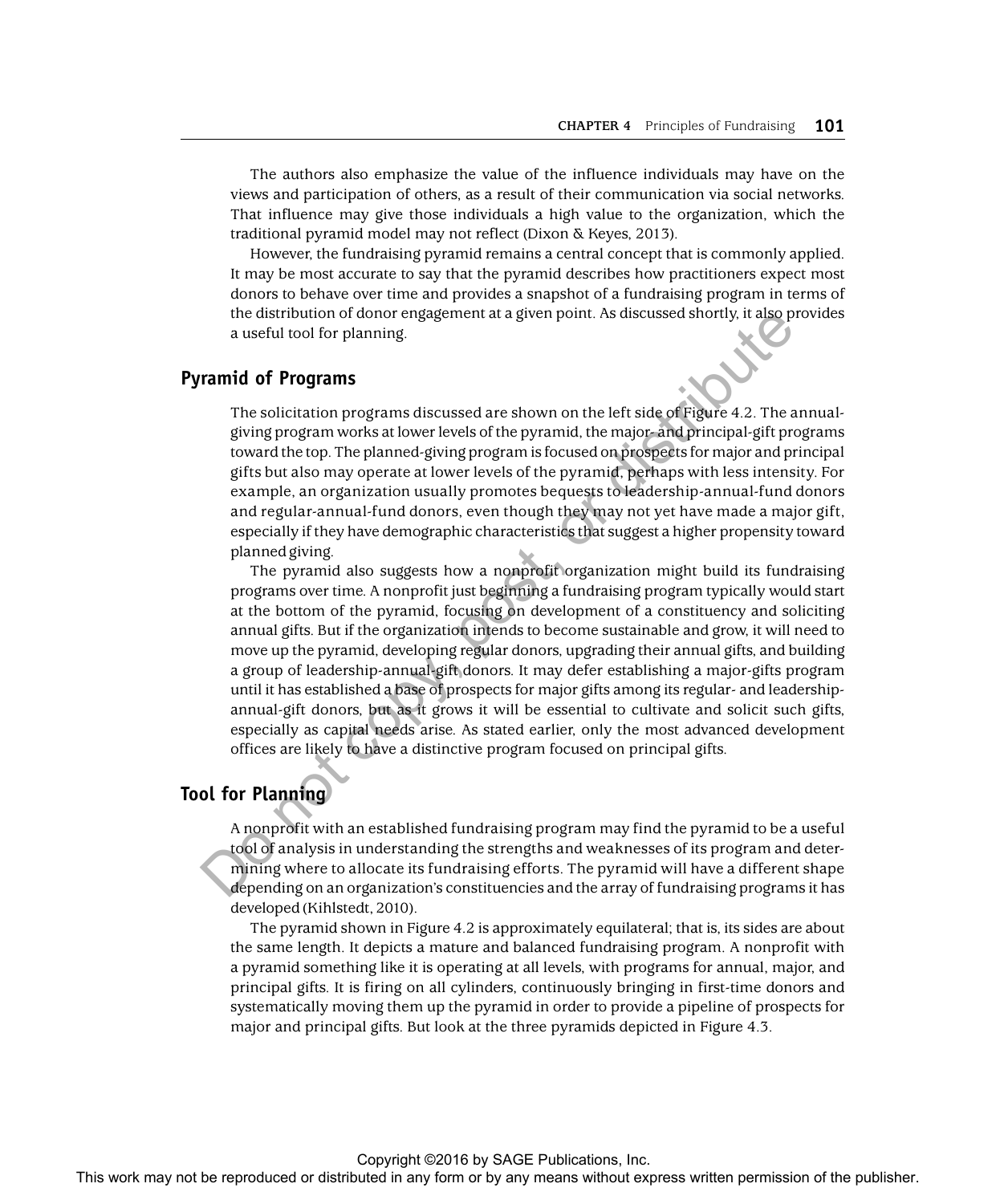#### **102 FUNDRAISING**



An organization with a pyramid similar to Pyramid 1 (wide and short) has a large base of donors of modest amounts but few at higher levels. It may have done a good job of developing its annual-giving program, but it has few donors at higher levels. Fundraising is probably inefficient, since raising small gifts requires disproportionately high costs. And there are likely to be donors at the bottom of the pyramid who are financially capable of giving more, so the lack of a major-gifts program is likely to leave potential revenue on the table. Facing this scenario, the organization might consider increasing its efforts to develop more leadership-annual-gifts donors and major-gifts donors. An organization with a pyramid similar to "pyrmid 1 (wide and given a single base of domes of models in any field of the reduced in any field of the reduced in a single permission of the reduced in a large the reduced in

A nonprofit with a donor pyramid similar to Pyramid 2 (narrow and tall) has a small number of major donors and a not very wide base. This could be an unstable situation, since the loss of just a few major donors could result in a substantial loss of revenue, even threaten the organization's ability to survive. This organization should invest in developing a broader base of donors, both to protect itself from the loss of a current major donor and to build a pipeline of new donors who may move up the pyramid in the future.

Pyramid 3 is shaped something like a Hershey's Kiss. It is a healthy pyramid part way up—there is a base of donors at lower levels and in the middle levels, perhaps including leadership annual gifts. But then the pyramid narrows dramatically toward the top, suggesting few donors at the principal-gifts level. That may represent an untapped opportunity for an organization that does have major-gifts donors, some of whom might make principal gifts if the organization dedicates more sustained effort to deepening its relationship with them.

# **Pareto and the 80/20 Rule**

The fundraising pyramid narrows at higher levels because the cells contain *fewer donors* at each successive level. But what if the pyramid were drawn to show the *revenue* generated by each level? It would be inverted, that is, upside down. In other words, in many programs, the higher levels generate more dollars than the lower levels, even though they include fewer donors.

This reality is often described in terms of the **Pareto principle**, named for an early twentieth-century economist who established that 80 percent of the wealth in Italy was controlled by 20 percent of the people (Weinstein, 2009). Although Pareto never stated this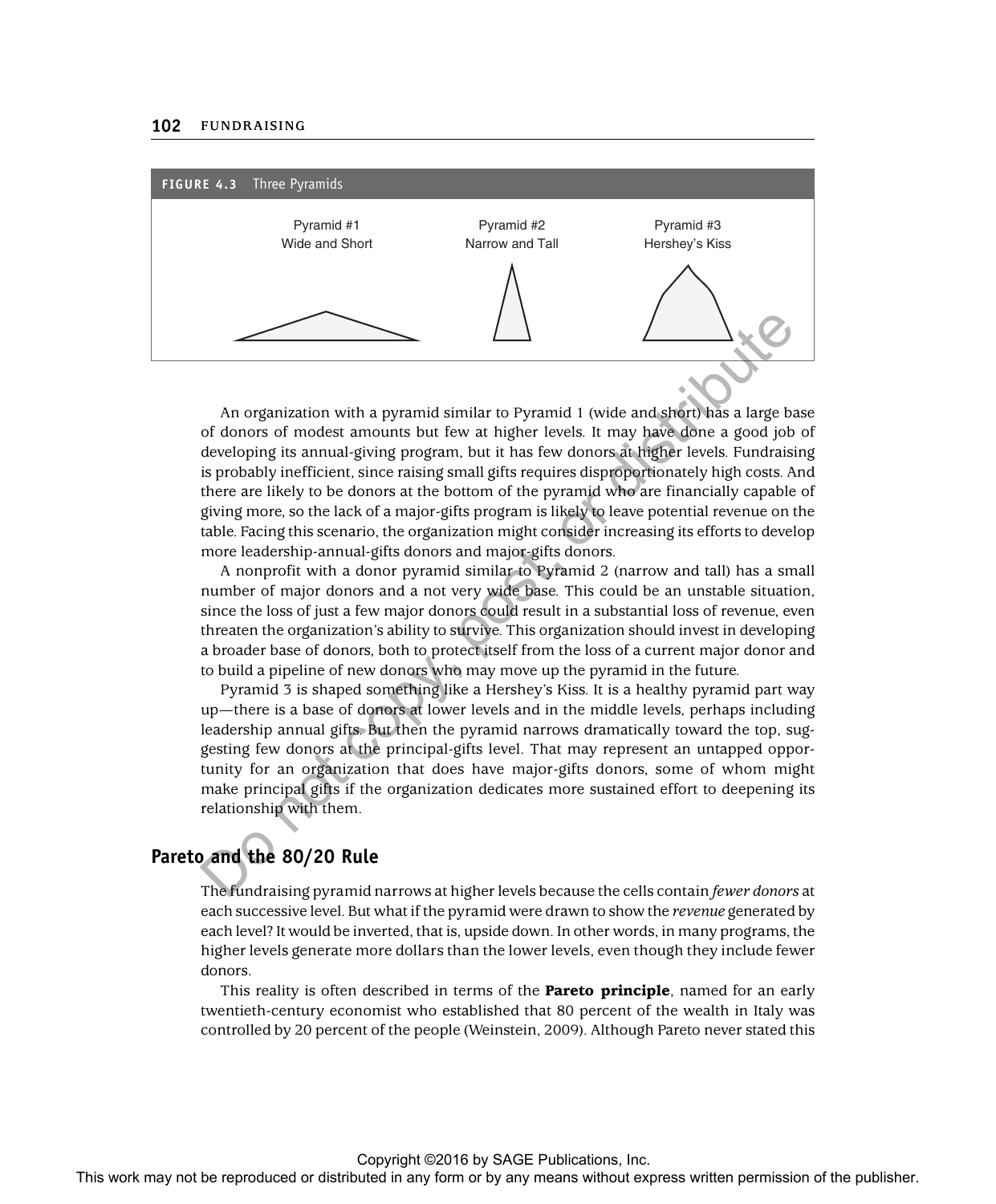fact as any kind of a principle, others have interpreted his finding to mean that 20 percent of the effort in any endeavor accounts for 80 percent of the result. With regard to fundraising, the principle often is expressed as the **80/20 rule**, meaning that "80 percent of the funds raised will come from not more than 20 percent of the donors" (Weinstein, 2009, p. 5). But in recent years some have suggested that it be restated as the **90/10 rule**, reflecting the fact that major and principal gifts have become more important, accounting for a larger percentage of the total amount raised, especially in campaigns (Weinstein, 2009). The data generally support this principle, showing a substantial portion of total support coming from a relatively small number of donors. For example, in 2013, among colleges and universities reporting their fundraising results to the Council for Aid to Education, just twelve gifts on average accounted for 33 percent of all giving (Council for Aid to Education, 2014). And a 2007 study of giving to nonprofits found that 75 percent of "net profit" from fundraising programs was generated by just 10 percent of donors (Sauvé-Rodd, 2007). The underlying reality is that wealth and income have become increasingly concentrated in American society and, indeed, around the world. The capacity of a relatively few large donors may exceed the collective capacity of donors of smaller gifts.

The implications of the 80/20 or 90/10 rule are, again, worth considering, especially for nonprofits that have pyramids shaped something like Pyramid 1 or Pyramid 3. They may see significant increases in revenue from new programs that emphasize major and principal gifts, even with a relatively small volume of gifts at that level.

But the insight can be misapplied. Some nonprofit CEOs, especially in larger organizations that have sources of substantial earned income, sometimes may ask why it is useful to have an annual-giving program at all. The argument goes something like this: if 90 percent of gifts come from the top of the pyramid, why not just concentrate efforts on major and principal gifts rather than dissipate resources on the smaller gifts from annual giving that only account for 10 percent? The problem is, of course, that unless there has been an effective annual-giving program in the past, there are unlikely to be many prospects for major gifts. Even if there are, focusing exclusively on them would be short-sighted. Such a strategy would fail to develop first-time donors who then may become regular and leadership donors and emerge as prospects for major gifts in the future. Governing boards can provide important leadership by establishing goals that reward progress both in producing current gifts and in building the foundation for continuous fundraising success. The may note any means were permission and the publisher and the publisher or distributed in any form or distributed in any form or by any means when the publisher or the publisher. The publisher of the publisher or the pu

# **Proportionate Giving**

The 80/20 or 90/10 rule also is related to another fundamental principle, **proportionate giving**, which was articulated by Seymour (1966). Simply stated, it means that people give in proportion to their financial capacity and that it is unrealistic to assume that donors all will give the same amount. In other words, donors are arrayed in a pyramid, not lined up on the same level.

A common but naïve assumption is that money can be raised using the multiplication table, for example, that a strategy for raising \$1 million would be to obtain 1,000 gifts at \$1,000 each. This would be unrealistic and undesirable for four reasons. First, obtaining 1,000 gifts at any level might be impossible for an organization with a small constituency.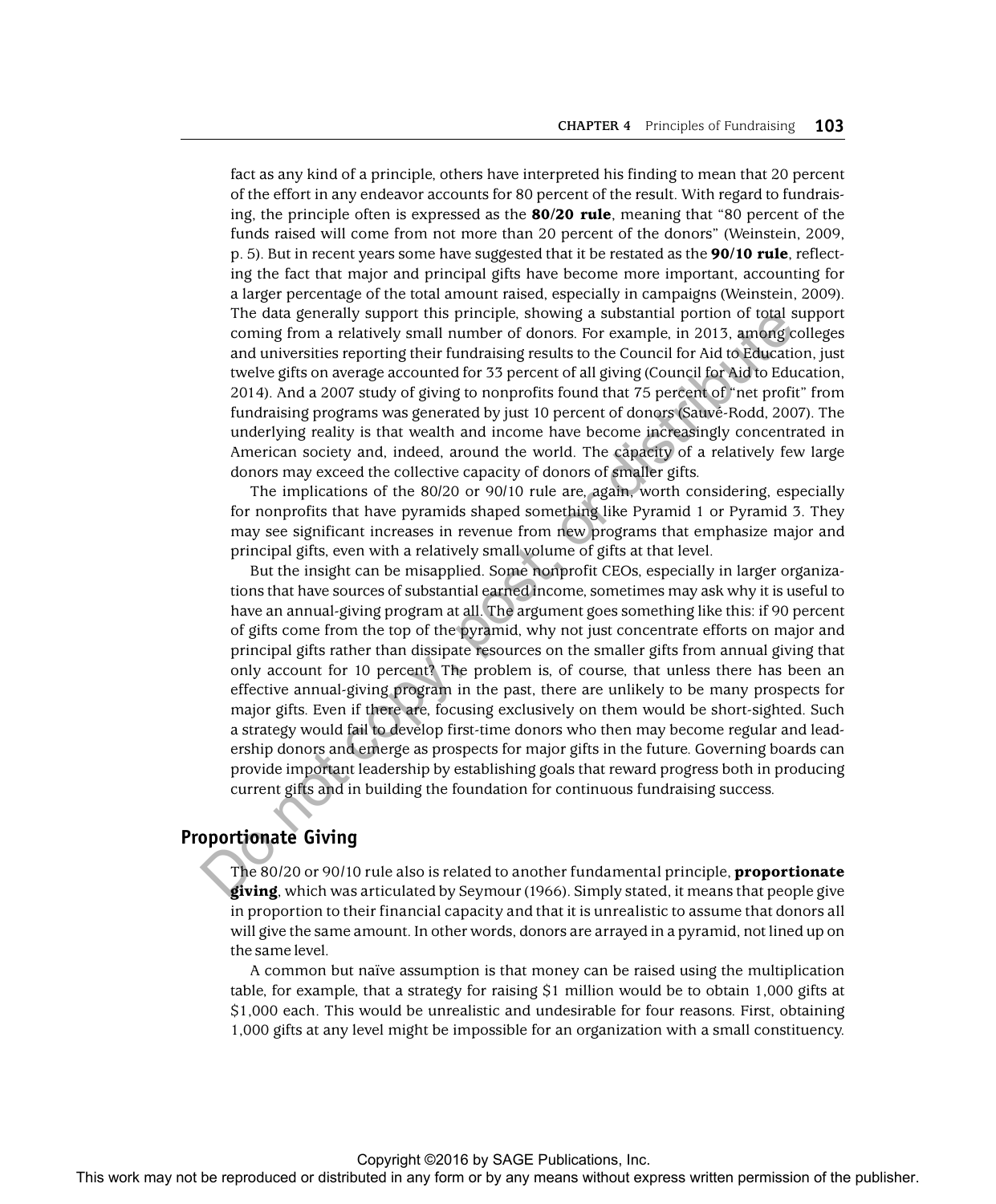Second, even if 1,000 gifts could be obtained, it is unlikely that every donor could afford to give as much as \$1,000. Third, soliciting a \$1,000 gift from someone who is wealthy would leave significant money on the table, since the donor could afford to give much more. Finally, and more subtlety, the strategy would not work because donors have a sense of their fair share and will give proportional to the goal, their own circumstances, and what others are giving. As an example, if I were to ask you to make a gift to my nonprofit organization and told you that the wealthiest family in town already had given \$1 million, you might think that your fair and proportional share would be something like \$100 or \$10, depending on your financial situation. But if I told you that the family had given \$100, you might think that your fair share should be something even less, maybe zero. This reality leads to the principle of *sequential fundraising*, a term introduced by consultant George Brakeley Jr. (1980).

The principle of proportionate giving again suggests that a model fundraising program operates at all levels, with principal, major, and leadership annual gifts establishing norms that will have an influence at the successive levels below.

# **THE FUNDRAISING PROCESS**

As noted earlier in this text, fundraising is not synonymous with solicitation. It is a process that begins with the organization or institution itself and includes continuous interactions with donors through a series of planned activities. In her pioneering textbook, Kelly (1998) emphasizes the latter point, writing, "Success is not attributable to happenstance, miracles, or unexplained phenomena; it is the result of planned action—well researched and systematically implemented" (p. 394).

Various authors, spanning decades of fundraising literature, have described the fundraising process in similar ways. For example, Broce (1986) describes the following steps: institutional goals, fundraising goals, prospect identification and evaluation, leadership and prospect involvement, case preparation, organization of the fundraising program, timetable for execution, and solicitation of gifts. Kelly (1998) identifies the steps as research, objectives, programming, evaluation, and stewardship, using the acronym ROPES to summarize them. Lindahl (2010) describes a similar model, including research, planning, cultivation, solicitation, stewardship, and evaluation. Seiler's (2011b) model includes fourteen steps: examine the case, analyze market requirements, prepare needs statement, define objectives, involve volunteers, validate needs statement, evaluate gift markets, select fundraising vehicles, identify potential giving sources, prepare fundraising plan, prepare communications plan, activate volunteer corps, solicit the gift, demonstrate stewardship, and renew the gift. Figure 4.4 provides a simplified illustration of the process, generally consistent with the models described by multiple authors. It does not depict evaluation as a step, on the assumption that evaluation occurs throughout implementation of the process. may not be reproduced or distributed simulated in any form or by any means when the reproduced or the reproduced or the publisher. The reproduced or the publisher of the publisher of the publishers of the publisher of the

The fundraising process is often described as a *cycle*, and indeed, it is with respect to a specific donor or group of donors. Stewardship blends into cultivation for the next solicitation of that donor, and the cycle is repeated throughout the relationship. But from the perspective of the organization managing its program, fundraising is an *ongoing*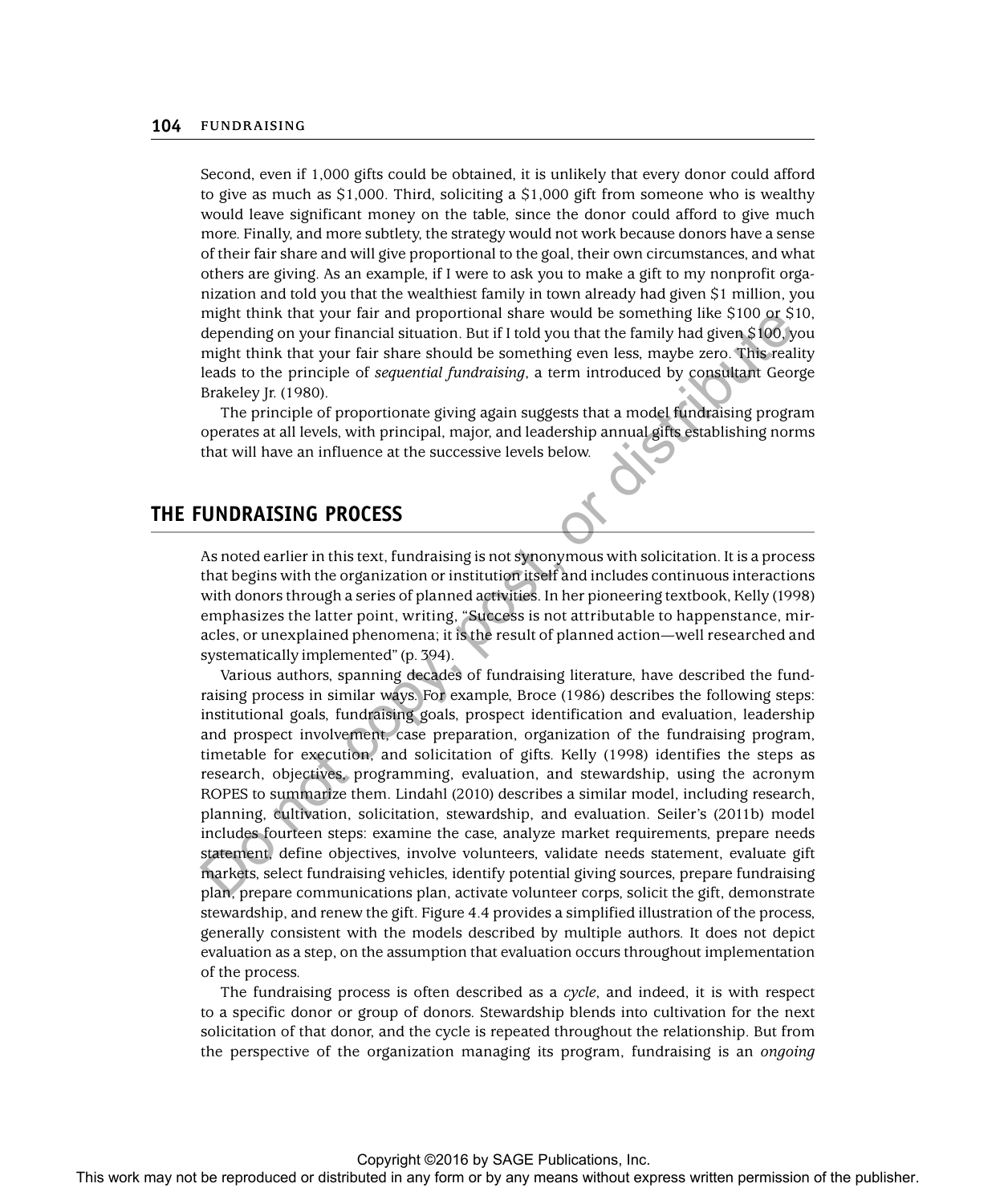*process*, rather than a cycle*.* The steps may unfold sequentially with regard to a donor or group of donors, but they are all ongoing, concurrent, and overlapping with regard to the nonprofit's overall fundraising efforts. In other words, identification, cultivation, solicitation, acknowledgment, and stewardship activities are always underway with regard to some donors and prospects. For these reasons, the fundraising process is depicted here as somewhat different from the major-gifts fundraising cycle, which is discussed in detail in Chapter 7 of this book.

An additional clarification is important. Figure 4.4 may imply that the fundraising process is linear and unfolds in clear, orderly steps, but that is not the case in practice (Lindahl, 2010). It is iterative and often somewhat messy. For example, prospects are identified and evaluated throughout the process rather than in one step. Gifts may occur before the cultivation process has fully played out. Some solicitations may not receive an immediately positive response but may turn out to be a step in the cultivation process, leading to another solicitation and a gift at a later time. The organization must define its mission, goals, needs, and case at the beginning of the fundraising process, but it also may need to revisit those questions from time to time, as feedback from its philanthropic market may dictate. Remember that fundraising involves people and relationships, which often do not accommodate to rational models.



*Note:* Various authors have described the fundraising process, with similar components (e.g., Broce, 1986; Kelly, 1998; Lindahl, 2010; Seiler, 2011b). This fiqure includes features common to many other versions but is the author's creation and is not specifically attributable to any other author.

# Copyright ©2016 by SAGE Publications, Inc.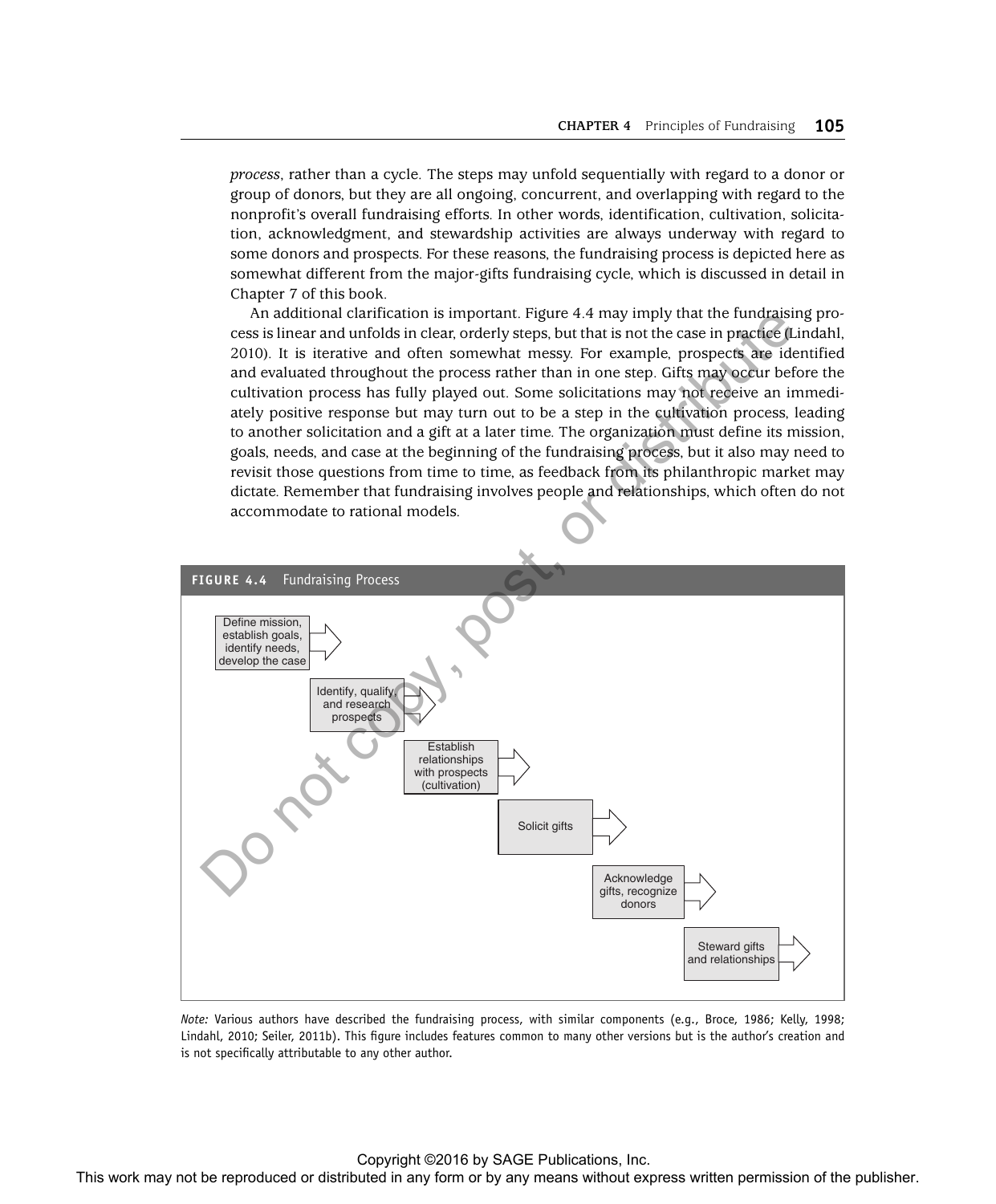# **Preparing the Organization**

The fundraising process begins with the organization itself. Its mission, goals, and programmatic objectives must be clearly defined, which is often accomplished through strategic planning. And a persuasive case for support must be developed. These activities are discussed in more detail in the next chapter.

# **Identifying and Researching Prospects**

The next step is to identify prospective donors, usually called simply **prospects***.* As discussed, the selection of donor constituencies to be emphasized must reflect the organization's resource needs. It is also essential to identify those prospects with the highest potential for the organization, those who are a part of its constituency. Not every corporation, foundation, and individual in the world is a prospect for a given organization. Indeed, proceeding without identifying a **target audience** for a nonprofit's fundraising would be exceedingly inefficient and ineffective; it would be equivalent to walking through town holding a bucket and hoping that money will fall from the sky. In addition to identifying prospects, the process includes undertaking research on those prospects in order to further evaluate their capacity and possible interests, as aligned with the organization's needs. Prospect research and evaluation also are discussed in more detail in the next chapter.

# **Establishing Relationships (Cultivation)**

Once prospects have been identified, the organization establishes and develops relationships with them before proceeding to solicit gifts. That relationship building is called **cultivation**. The term may carry unfortunate overtones of manipulation or cynicism, but cultivation of prospective donors is not a matter of disingenuous schmoozing; rather, it requires substantive and sincere engagement with individuals (Kelly, 1998).

The importance of cultivation varies with the size and purpose of the anticipated gift. If the objective is a major gift, then the cultivation may be intense and prolonged. But if the objective is a modest gift, cultivation may be a small part of the process. For example, think about the last phone call you may have received soliciting a gift. The caller probably did not begin by just saying, "Give me money." More likely, he or she began the conversation by asking, "How are you this evening?" before proceeding to ask for your gift. The caller did devote at least some effort to establishing a relationship, that is, cultivation, although in this case it was necessarily brief. The friendly opening question probably made you feel somewhat more receptive (Simmel & Berger, 2000). But if a nonprofit wanted you to give a larger gift, you might expect that someone would come to see you and stay for a while, perhaps on more than one occasion. Cultivation is at the heart of major-gifts fundraising and is discussed again in more detail in Chapter 7. **IGNINTERY ASSOCIENT CONSECT CONSECT CONSECT AS A CONSECT CONSECT AND CONSECT CONSECT AND CONSECT AND CONSECT ANY MEASURE CONSECT ANY MEASURE CONSECT ANY MEASURE CONSECT AND THE INTERFERENCE OR DISTRIBUTED (** $\phi$ **) and**  $\phi$ 

# **Solicitation**

**Solicitation** (asking for the gift) is a pivotal step in the process. As discussed earlier, a variety of methods can be employed, with varied effectiveness, and their selection is related to the overall fundraising strategy. With regard to the fundraising process, the central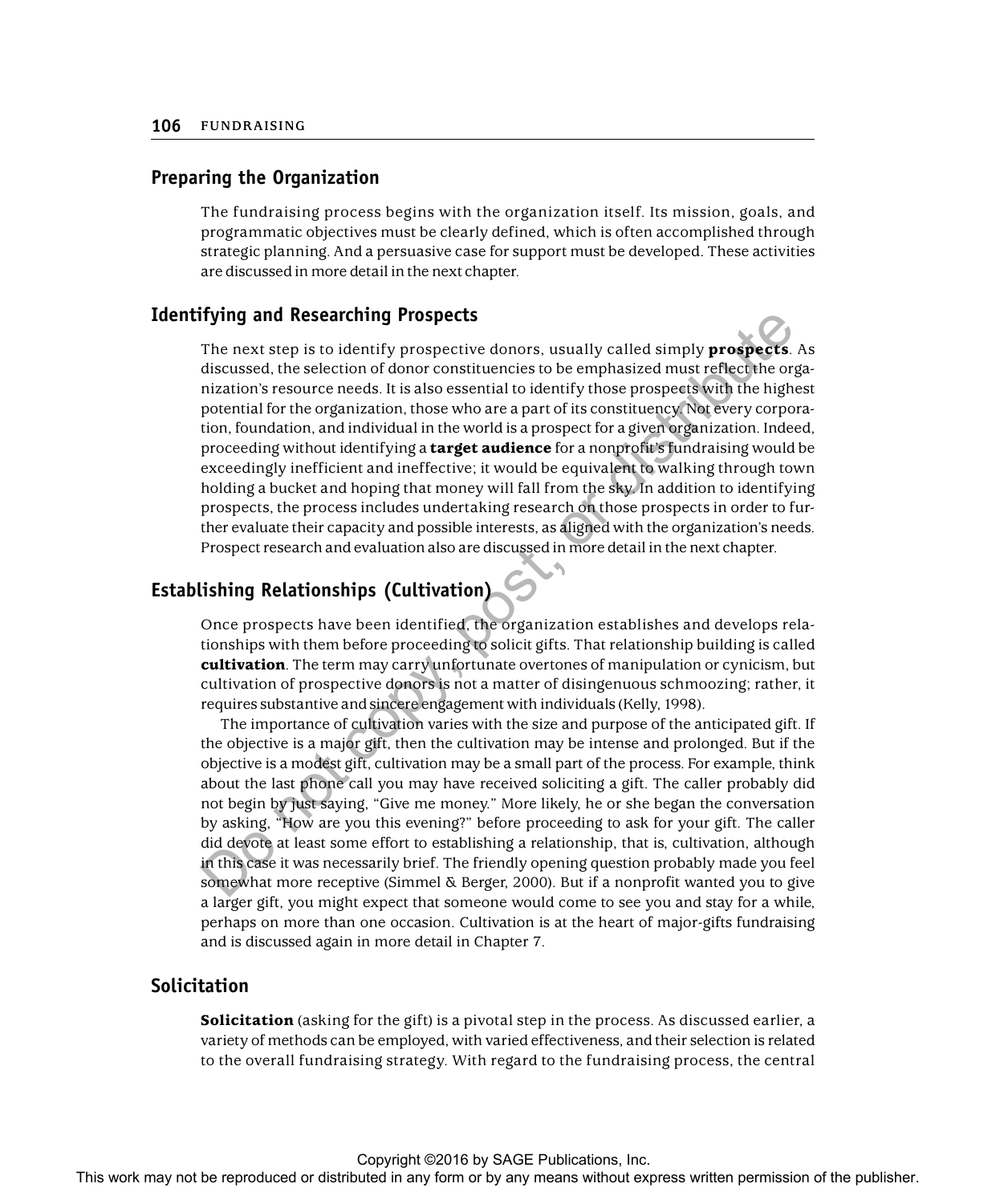question about solicitation is timing. Weinstein (2009) defines the "right time" for a solicitation to occur as when the solicitor has developed a "positive relationship" with the prospect (p. 5). Fredericks (2010) likewise places the emphasis on donor readiness, writing that "you must ask when the person is ready to be asked not to fulfill a quota of the number of [solicitations] or to reach a fundraising goal" (p. 18). In other words, cultivation and solicitation need to be in correct proportion, so that the solicitation is not premature but also not deferred indefinitely or past the time when a donor's interest has peaked.

# *Three Solicitation Strategies*

Dunlop (2002), whose writing defined many of the concepts applied in major-gifts fundraising, addresses the question of how cultivation and solicitation should be balanced with regard to three types of gifts—regular gifts, special gifts, and ultimate gifts. Remember that regular gifts are tied to the calendar, special gifts are tied to the needs of the organization, and ultimate gifts are tied to the circumstances of the donor.

Figure 4.5 depicts three solicitation strategies, which Dunlop (2002) calls methods, appropriate to each type of gift. What Dunlop calls **speculative fundraising** is the typical



*Source:* Dunlop, D. R. (2002). Major gift programs. In Worth, M. J. (Gen. Ed.), *New strategies for educational fund raising*. Westport, CT: American Council on Education and Praeger Publishers, pp. 89–104.

# Copyright ©2016 by SAGE Publications, Inc.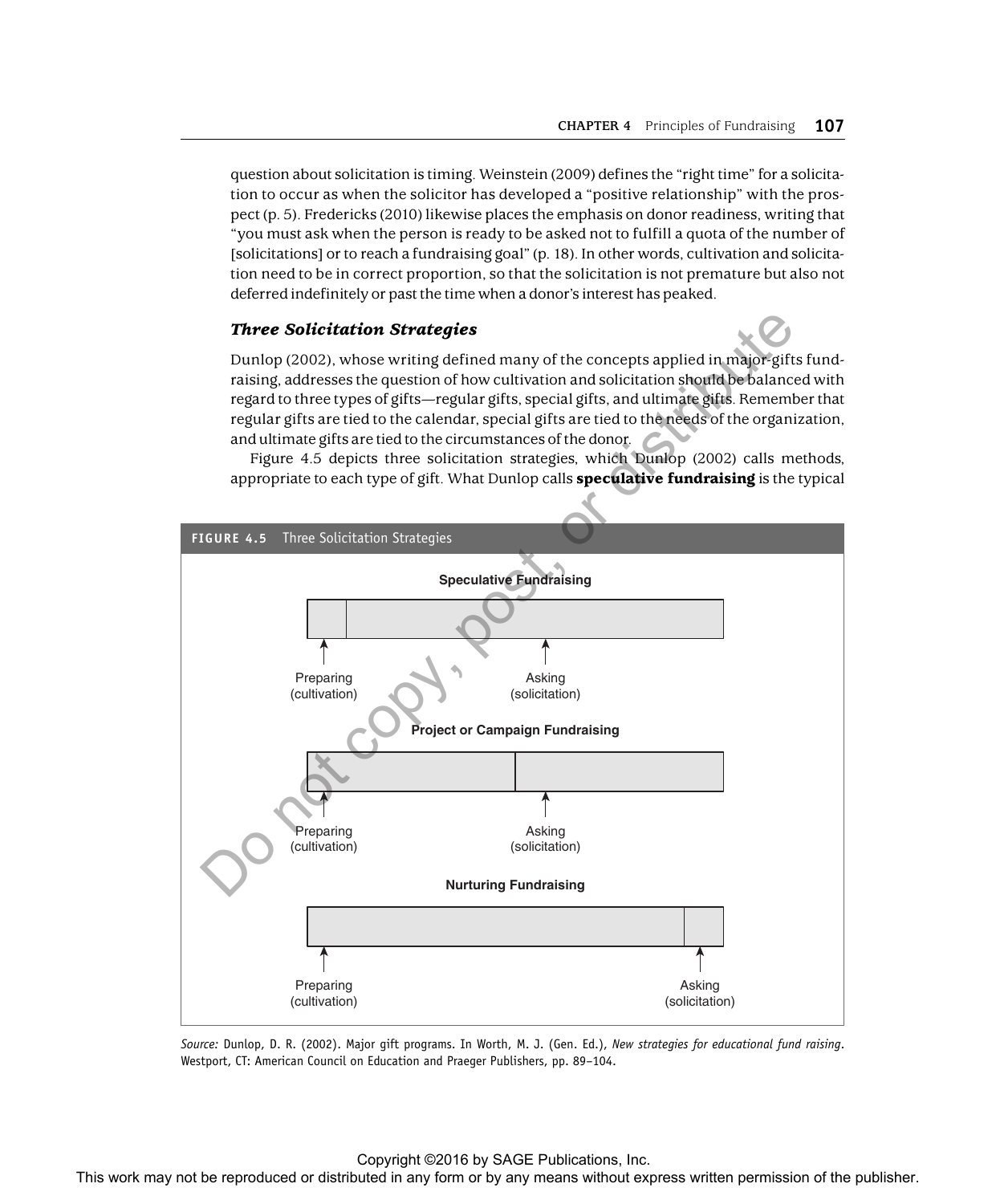strategy at lower levels of the pyramid; it is characteristic of annual-giving programs. In speculative fundraising, most activity is related to soliciting, receiving, and acknowledging the gift. Little time is devoted to preparing the prospect for solicitation, that is, on cultivation of the relationship. It is exemplified by the telemarketer in the earlier example, who may confine cultivation to the single question of how you are this evening. The brevity is necessary because this strategy requires a high volume of solicitations. It is speculative because the high volume of solicitations is based on the assumption that some percentage of people will respond.

Fundraising for special gifts, which Dunlop (2002) calls **campaign or special project fundraising**, requires committing more time and effort to prepare the donor than that needed in speculative fundraising. The volume of solicitations is lower, and since the gifts are usually larger than the donors' regular gifts, the details of the project need to be discussed in some detail, which requires time. But the solicitation must be made within some reasonable period, since the gift is needed in order to complete the project. Thus, as shown in Figure 4.5, the preparation (or cultivation) phase and the asking (or solicitation) phase of the process may be roughly balanced. If Proposition is the constrained continue and the publishers are propositionally a control to the form or by any means which is the publisher and the symphony means which the publishers were alweit any form or by any me

What Dunlop (2002) calls **nurturing fundraising** is an approach most appropriate to the solicitation of ultimate gifts from longtime donors to the organization. The emphasis is on preparing the donor, an activity that may continue for a long time, even many years. Solicitation of an ultimate gift may be a small component of an organization's interaction with a donor over a lifetime of involvement and support. Indeed, it may be that the relationship nurtured is so close and strong that a solicitation may not even be necessary; the donor's gift may simply evolve from his or her overall interactions with the organization.

# *Sequential Fundraising*

The principle of proportionate giving is closely related to a fundamental principle of solicitation: **sequential fundraising**, a term introduced by Brakeley (1980). Sequential fundraising (also sometimes called sequential solicitation) describes the ideal order in which gifts should be solicited from various donors. It is especially important in campaigns, but it can be applied as well in noncampaign solicitation.

Simply stated, sequential fundraising requires that gifts be solicited from the top down and from the inside out. In other words, larger gifts should be solicited before smaller gifts, and those who are closest to the organization should be solicited before those whose connections are less strong.

Why top-down? Think again about my earlier example involving you and the wealthiest family in town. It might be best to solicit that leading family before coming to you, since the size of your gift might be determined at least in part by how much they have given. Gifts in the higher levels have a positive impact on the decisions of donors at lower levels. Of course, you would explain this reality to the wealthiest family when you solicit their gift, since their decision is critical to the success of the overall effort.

Why solicit inside out? Again using the example of the wealthiest family in town, assume that a member of that family is indeed on the board of the organization raising the funds. In that circumstance, if I tell you the family member has given \$100, or that he or she has not given at all, you would probably take that as a signal that the person does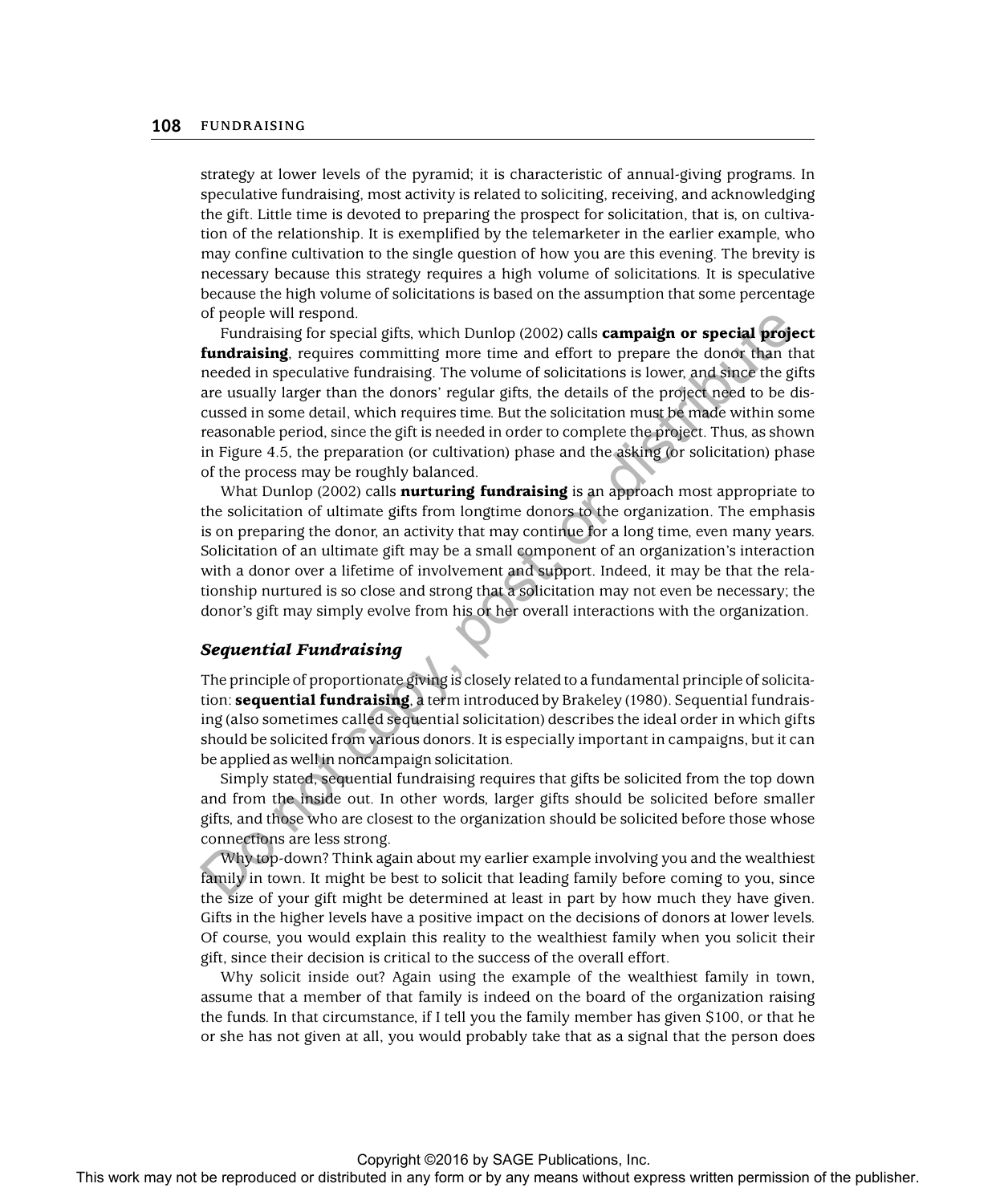not think it to be an important cause. You might even be somewhat offended to be asked to support an organization that has a member of a wealthy family on the board when you learn that the family member has not made any gift. You might tell the solicitors to come back when that family has made a financial commitment to support the purposes for which a family member presumably voted as a member of the board. For this reason, the leadership and example of those closest to the organization and those who have the capacity to make gifts in the upper ranges of the pyramid are critical to the success of the overall fundraising effort.

Again, the principle of sequential fundraising has its origins in the observations of practitioners, where it has been long established and firmly advocated. But how can it be explained in terms of theory? Thinking back on the discussion of social influences on giving from Chapter 3, it could make sense. People follow the example of others whom they admire or with whom they wish to be associated (Bekkers & Wiepking, 2011; Seymour, 1966). But for some scholars, the effectiveness of sequential fundraising has presented a logical puzzle (Vesterlund, 2003). If donors are giving to meet public needs, then economic theory predicts that informing them of previous gifts would diminish their responses; they might assume that the needs have been met, so their own gifts are less important. They might not give at all or give less than if they were not told about what others had done. The best fundraising practice then would be to not tell donors what has already been given (Varian, 1994). Some theorists have suggested that announcing donors' gifts provides them with prestige and helps to signal their wealth to others (Silverman, Robertson, Middlebrook, & Drabman, 1984). But that would be true even if all gifts were just announced after the fact. What accounts for the reality fundraisers observe, that gifts are higher if donors are told who has *already given* and how much? Vesterlund (2003) suggests this occurs because the announced gifts of previous donors indicate to other donors that the organization is of high quality and worthy of support; in other words, it validates and legitimizes the organization and the cause. This is especially true if early donors are prestigious individuals (Kumru & Vesterlund, 2010). That accounts for why top-down works, but what about inside out? Assuming that an organization's governing board is the pinnacle of that organization's community (i.e., including a member of the wealthiest family in town) then its members will be among the most prestigious by virtue of their positions on the board and also the most knowledgeable about the merits of the cause. Putting this theory together with practitioners' observations, things make sense. If the board and other insiders have not given, a prospective donor might interpret that as a *negative* indicator of the worthiness of the cause. overal tuotenality entote or by any form or the reproduced or distributed in any form or by any form or by any form or by any form or by any means when the reproduced or the reproduced or the reproduced or the reproduced i

# **Acknowledgment, Recognition, and Stewardship**

The fundraising process does not end when the donor makes a gift. Acknowledging the gift promptly and appropriately influences how the donor feels about making it and establishes a foundation for future solicitations. Recalling the norm of reciprocity discussed in Chapter 3, a thoughtful expression of thanks is likely to be the minimum return a donor would expect (Gouldner, 1960). The absence of it could be interpreted as either poor management or ingratitude. The **acknowledgment** includes sending a formal receipt but also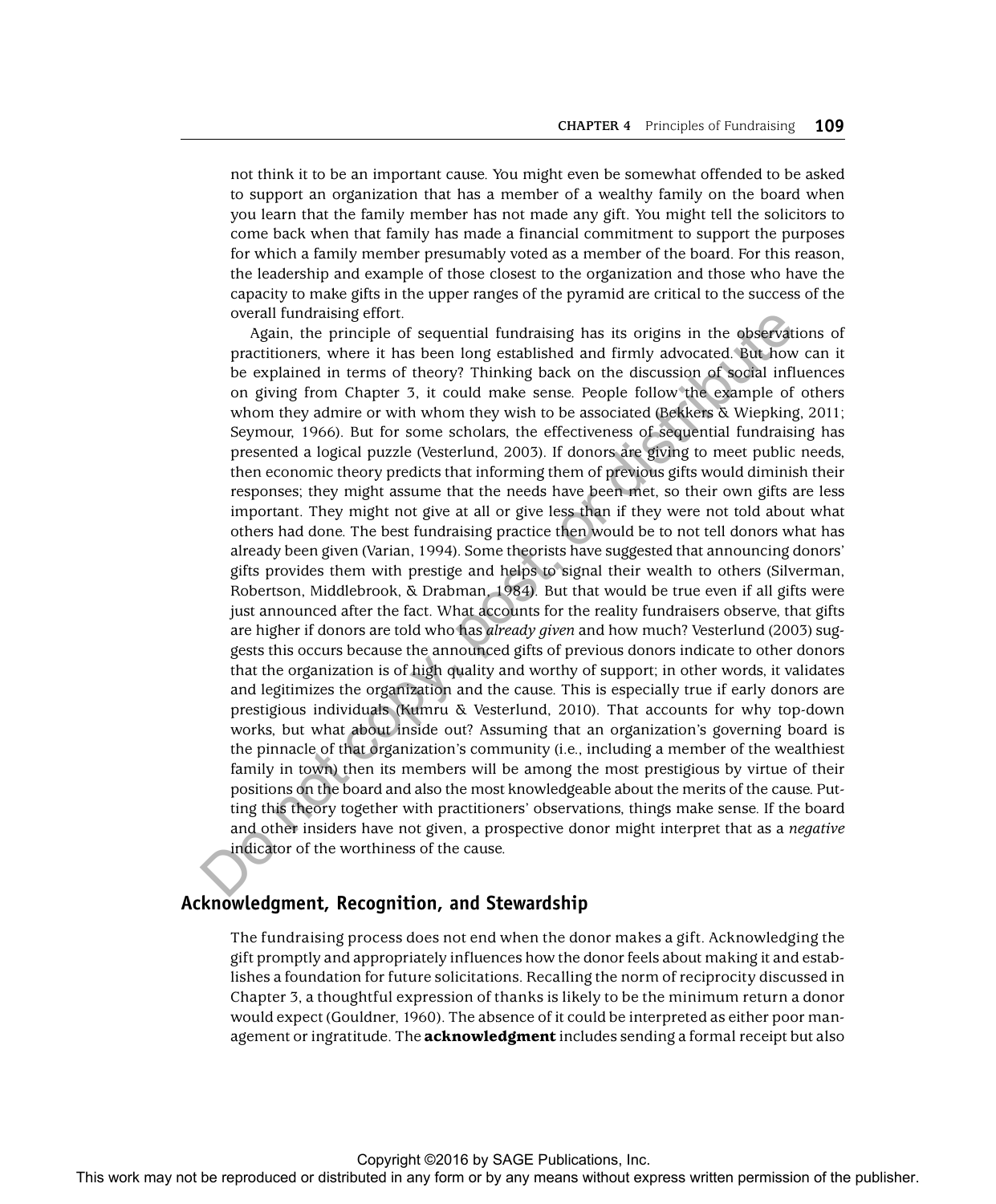expressing thanks in a more personal way, usually by mail, e-mail, or phone or in person. It is what Burk (2003) calls "private affirmation that the donor is appreciated" (p. 98). Although the original source is obscure, it is a common fundraising maxim that a donor should be thanked seven times before a new gift is solicited. The acknowledgments may include written communications, phone calls, online acknowledgment, personal visits, and various types of events ("Donor Acknowledgement," 2014).

Acknowledgement of a gift is the first step in **stewardship**. Stewardship encompasses two components—using the gift for its intended purpose and maintaining continuous communication with the donor in order to sustain and enhance the relationship. Because the cost of acquiring new donors is higher than the cost of renewing the support of previous donors, nonprofits have placed a greater emphasis on stewardship in recent years. As Burk (2003) reports, "About 50 percent of donors do not renew their gifts after making a first contribution and, by the time of the fifth [subsequent solicitation], about 90 percent have stopped giving to the charities that once elicited their support" (p. 19). She observes that "driving home the same messages of 'give, give, give' without satisfying donors' needs for more information on the effectiveness of their giving keeps donor attrition high and prevents not for profits from raising so much more money" (p. 19). Burk's study found evidence of this phenomenon: 46 percent of donors surveyed indicated that they had stopped giving to an organization because they lacked information on how their gifts were used or felt unappreciated, while 93 percent said they would give again if they were provided sufficient information and 74 percent said they would continue giving indefinitely if the organization continued to provide the information they desired (Burk, 2003). The components—intered in any form or the reproduced or distributed in any form or by any means without express with the publisher or the publisher or the publisher or the publisher. Some the publisher or the publisher or

What about donor recognition—what Burk (2003) calls the "public acknowledgement of donors"? (p. 98). How important is it? Specifics of donor recognition are discussed in later chapters, in the context of annual, major, and planned giving, but there is consensus among practitioners that it is generally important. This is reflected in the widespread practice of listing donors by levels and including them as members of giving societies based on the amount of their gifts. Does research support this assumption? Students may remember from Chapter 3 that Harbaugh (1998) found in his studies that recognition does matter. Indeed, he developed an econometric model to predict how donors' needs for prestige might cause them to increase their gifts in order to gain greater recognition. Harbaugh's work thus provides support to the traditional maxims of fundraising practitioners.

The principles discussed in this chapter cut across the various solicitation programs and are revisited in the context of those programs in later chapters. The next chapter focuses on the first steps in the fundraising process: preparing the organization itself and identifying and developing prospects.

# **CHAPTER SUMMARY**

Most principles of fundraising, and central concepts and terms, have been developed in the field of practice rather than through research.

Gifts may be classified four ways: by amount (*annual gift*s, *leadership annual gifts*, *major gifts*, *principal gifts*); by purpose (*unrestricted* support, *restricted* gifts or grants to support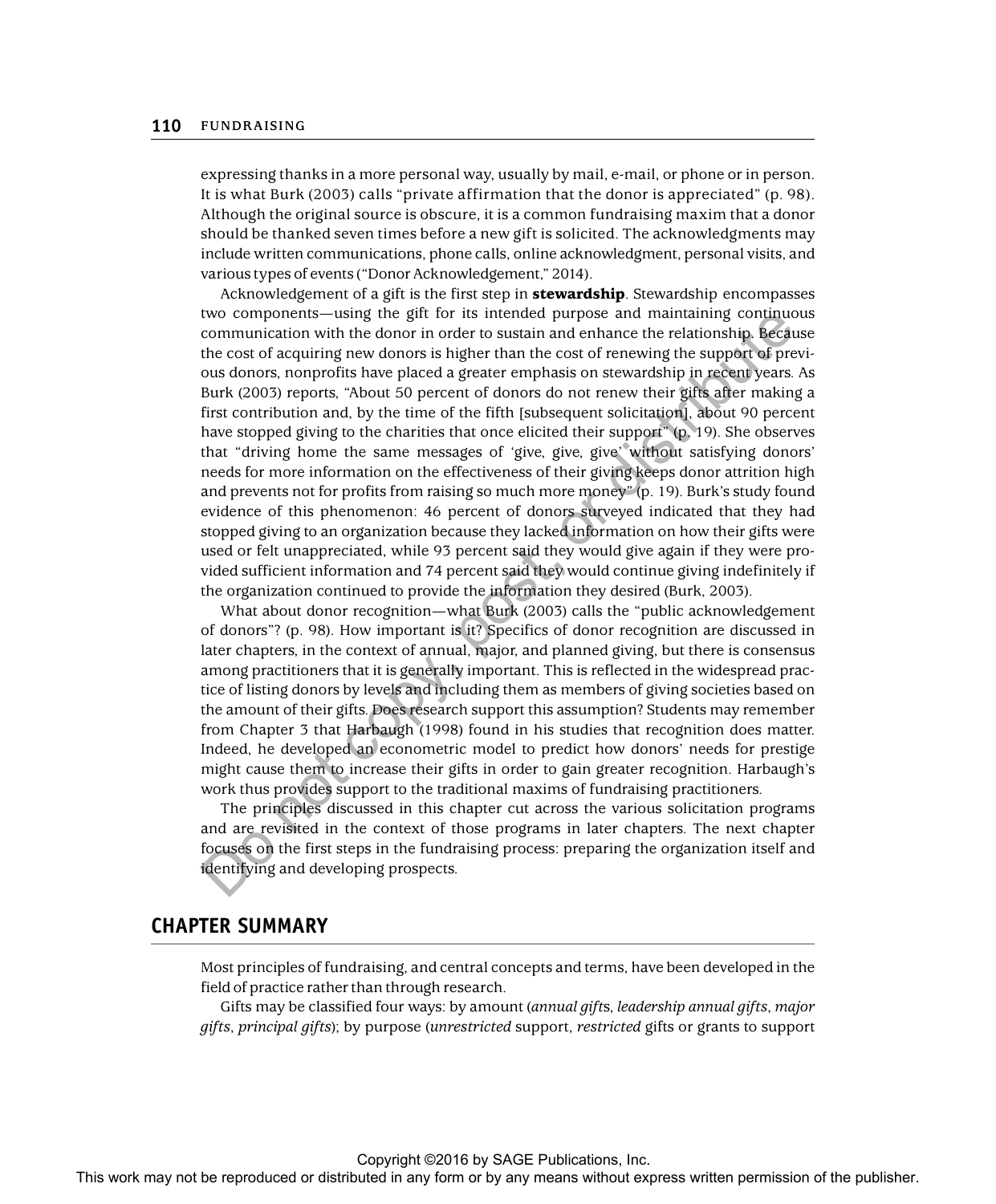current programs and projects, gifts for *physical capital*, and gifts for *financial capital*); by the donor's perspective (*regular gifts*, *special gifts*, *ultimate gifts*) (Dunlop, 2002); and by the donor's method in making the gift (*outright*, *pledge*, *planned gift*). Planned gifts may be *outright planned gifts*, *expectancies*, or *deferred gifts* (Regenovich, 2011). Nonprofits raise funds for the four purposes; this is called the "*four-legged stool*" (Seiler, 2011a).

Most development offices maintain three core solicitation programs: annual giving, major gifts, and corporate and foundation support. Some have a distinct program for principal gifts, but most raise them as part of the major-gifts program. Larger development offices may have separate programs for corporate support and for foundation support. Planned giving is a strategy used in major-gifts fundraising, although it may be called a program. Other programs, such as prospect research and stewardship, support the core solicitation programs.

Each solicitation program focuses on particular types of gifts and donor constituencies. Individuals are the primary source of unrestricted gifts, although corporations and foundations also provide such gifts under certain circumstances. Corporations and foundations are more likely to support programs and projects. Individuals are the primary source of gifts for physical capital projects and almost the only source of gifts to endowment. Nonprofit organizations emphasize those programs most relevant to their financial needs but also should develop comprehensive fundraising programs to build capacity and assure sustainability.

Relationships with donor prospects are best managed within one of the programs, depending on prospects' financial capacity and connection with the organization. Those with limited financial capacity are prospects for annual gifts; among those, prospects with a strong connection may become leadership annual donors. Those with high financial capacity and a strong connection are prospects for major and principal gifts. Those with capacity and a weak connection may support programs or projects of interest to them.

The most common methods of solicitation include *direct mail*, *phone (telemarketing*), *electronic communication* (primarily e-mail), *events*, *personal solicitations*, and *proposal writing*. The more personal the method is, the more effective it is likely to be, but costs need to be considered as well.

The *fundraising pyramid* provides a useful tool for analyzing an organization's fundraising situation. Donors begin their relationship with the organization by making a first-time gift. They may rise up the pyramid over time, becoming regular donors, leadership annual donors, major donors, and principal donors. But the pyramid narrows toward the top, since not all donors will increase their giving in the manner implied. Nonprofit organizations usually begin their fundraising with an annual-giving program that operates at lower levels of the pyramid and then build major-gifts programs once a base of donors has been established. The shape of the pyramid of donors can highlight areas of strength and weakness in the organization's fundraising program and help guide efforts to strengthen it. Dixon and Keyes (2013) argue that social media is challenging the linear model portrayed by the pyramid and propose an alternative model of how donors engage with nonprofits today. Capacity and some reproduced or distributed in any or the reproduced in any means with the publisher and the publisher and the publisher and the publisher and the publisher and the publisher and the publisher and the publi

*Pareto's principle* suggests that 80 percent of gifts come from 20 percent of donors toward the top of the pyramid; some people say the ratio is closer to 90/10 today ( Weinstein, 2009). But this should not be viewed as justification for not undertaking fundraising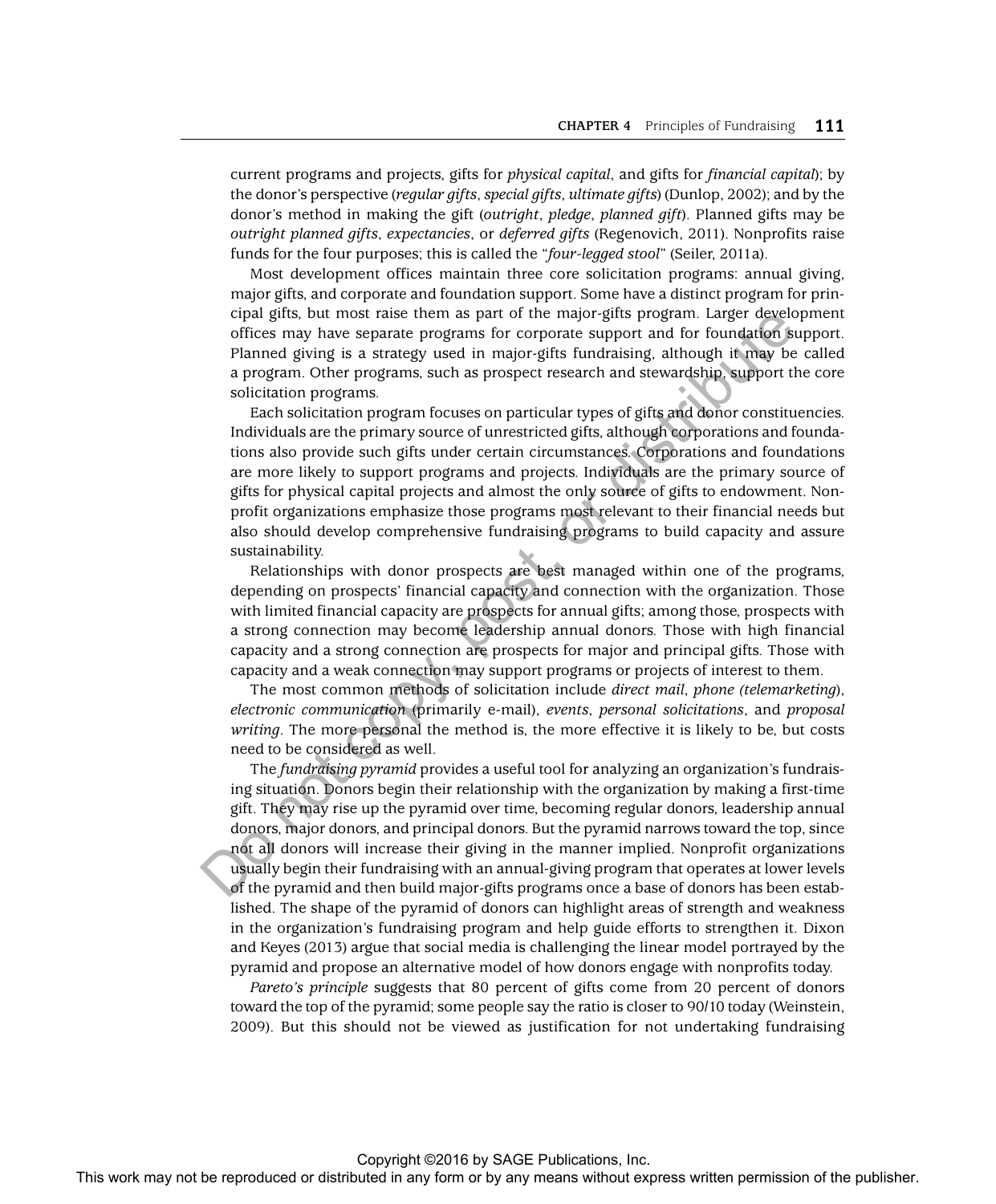programs at lower levels, which helps to build a pipeline of donors for the future. The *90/10* or *80/20 rule* is related to *proportionate giving* (Seymour, 1966), which explains that people give in proportion to their financial ability. For this reason, it is not realistic to think that funds can be raised with equal gifts from many donors, that is, fundraising by the multiplication table.

Fundraising is a process that includes preparing the organization, identifying and researching prospects, developing relationships (cultivation), solicitation, acknowledgment and recognition, and stewardship. Stewardship is cultivation for the next gift. But the steps in the process may not always unfold linearly (Lindahl, 2010).

| indicates to others that the cause is worthy.<br>hold that donor recognition is important.<br><b>Key Terms and Concepts</b> | tation. Three strategies include speculative fundraising, which emphasizes solicitation;<br>campaign or project fundraising, in which cultivation and solicitation are balanced; and<br>nurturing fundraising, which emphasizes the relationship with the donor (Dunlop, 2002).<br>Sequential fundraising requires that gifts be solicited from the top down and inside out,<br>with the largest donors and those who are close to the organization establishing examples<br>that affect the gifts of others (Brakeley, 1980). Some economic theorists believe this is true<br>because the commitment of previous donors, especially if they are prestigious individuals,<br>Stewardship and donor relations have become more important in recent years because<br>50 percent of first-time donors do not renew their gifts (Burk, 2003). Stewardship includes<br>both the organization's effective use of the gift and continued attention to the relationship<br>with the donor. Both practitioner wisdom and research (e.g., Burk, 2003; Harbaugh, 1998) |                        |
|-----------------------------------------------------------------------------------------------------------------------------|-------------------------------------------------------------------------------------------------------------------------------------------------------------------------------------------------------------------------------------------------------------------------------------------------------------------------------------------------------------------------------------------------------------------------------------------------------------------------------------------------------------------------------------------------------------------------------------------------------------------------------------------------------------------------------------------------------------------------------------------------------------------------------------------------------------------------------------------------------------------------------------------------------------------------------------------------------------------------------------------------------------------------------------------------------------|------------------------|
|                                                                                                                             |                                                                                                                                                                                                                                                                                                                                                                                                                                                                                                                                                                                                                                                                                                                                                                                                                                                                                                                                                                                                                                                             |                        |
| 80/20 rule                                                                                                                  | Donor constituencies                                                                                                                                                                                                                                                                                                                                                                                                                                                                                                                                                                                                                                                                                                                                                                                                                                                                                                                                                                                                                                        | Leadership annual      |
| 90/10 rule                                                                                                                  | Electronic                                                                                                                                                                                                                                                                                                                                                                                                                                                                                                                                                                                                                                                                                                                                                                                                                                                                                                                                                                                                                                                  | gifts                  |
| Acknowledgment                                                                                                              | communication                                                                                                                                                                                                                                                                                                                                                                                                                                                                                                                                                                                                                                                                                                                                                                                                                                                                                                                                                                                                                                               | Leadership annual      |
| Annual fund                                                                                                                 | (e-mail) [as                                                                                                                                                                                                                                                                                                                                                                                                                                                                                                                                                                                                                                                                                                                                                                                                                                                                                                                                                                                                                                                | giving (LAG)           |
| (sustaining fund)                                                                                                           | solicitation                                                                                                                                                                                                                                                                                                                                                                                                                                                                                                                                                                                                                                                                                                                                                                                                                                                                                                                                                                                                                                                | Major gifts            |
| Annual gifts                                                                                                                | method]                                                                                                                                                                                                                                                                                                                                                                                                                                                                                                                                                                                                                                                                                                                                                                                                                                                                                                                                                                                                                                                     | Nurturing fundraising  |
| Annual giving                                                                                                               | Events [as solicitation                                                                                                                                                                                                                                                                                                                                                                                                                                                                                                                                                                                                                                                                                                                                                                                                                                                                                                                                                                                                                                     | Outright gift          |
| Campaign or                                                                                                                 | method]                                                                                                                                                                                                                                                                                                                                                                                                                                                                                                                                                                                                                                                                                                                                                                                                                                                                                                                                                                                                                                                     | Outright planned gift  |
| special project                                                                                                             | Expectancies                                                                                                                                                                                                                                                                                                                                                                                                                                                                                                                                                                                                                                                                                                                                                                                                                                                                                                                                                                                                                                                | Pareto principle       |
| fundraising                                                                                                                 | Four-legged stool                                                                                                                                                                                                                                                                                                                                                                                                                                                                                                                                                                                                                                                                                                                                                                                                                                                                                                                                                                                                                                           | Personal solicitations |
| Cultivation                                                                                                                 | Fundraising                                                                                                                                                                                                                                                                                                                                                                                                                                                                                                                                                                                                                                                                                                                                                                                                                                                                                                                                                                                                                                                 | [as solicitation       |
| Deferred gift                                                                                                               | pyramid                                                                                                                                                                                                                                                                                                                                                                                                                                                                                                                                                                                                                                                                                                                                                                                                                                                                                                                                                                                                                                                     | method]                |
| Direct mail [as                                                                                                             | Grant writing                                                                                                                                                                                                                                                                                                                                                                                                                                                                                                                                                                                                                                                                                                                                                                                                                                                                                                                                                                                                                                               | Phone (telemarketing)  |
| solicitation                                                                                                                | Grantsmanship                                                                                                                                                                                                                                                                                                                                                                                                                                                                                                                                                                                                                                                                                                                                                                                                                                                                                                                                                                                                                                               | [as solicitation       |
| method]                                                                                                                     | Ladder of<br>effectiveness                                                                                                                                                                                                                                                                                                                                                                                                                                                                                                                                                                                                                                                                                                                                                                                                                                                                                                                                                                                                                                  | method]                |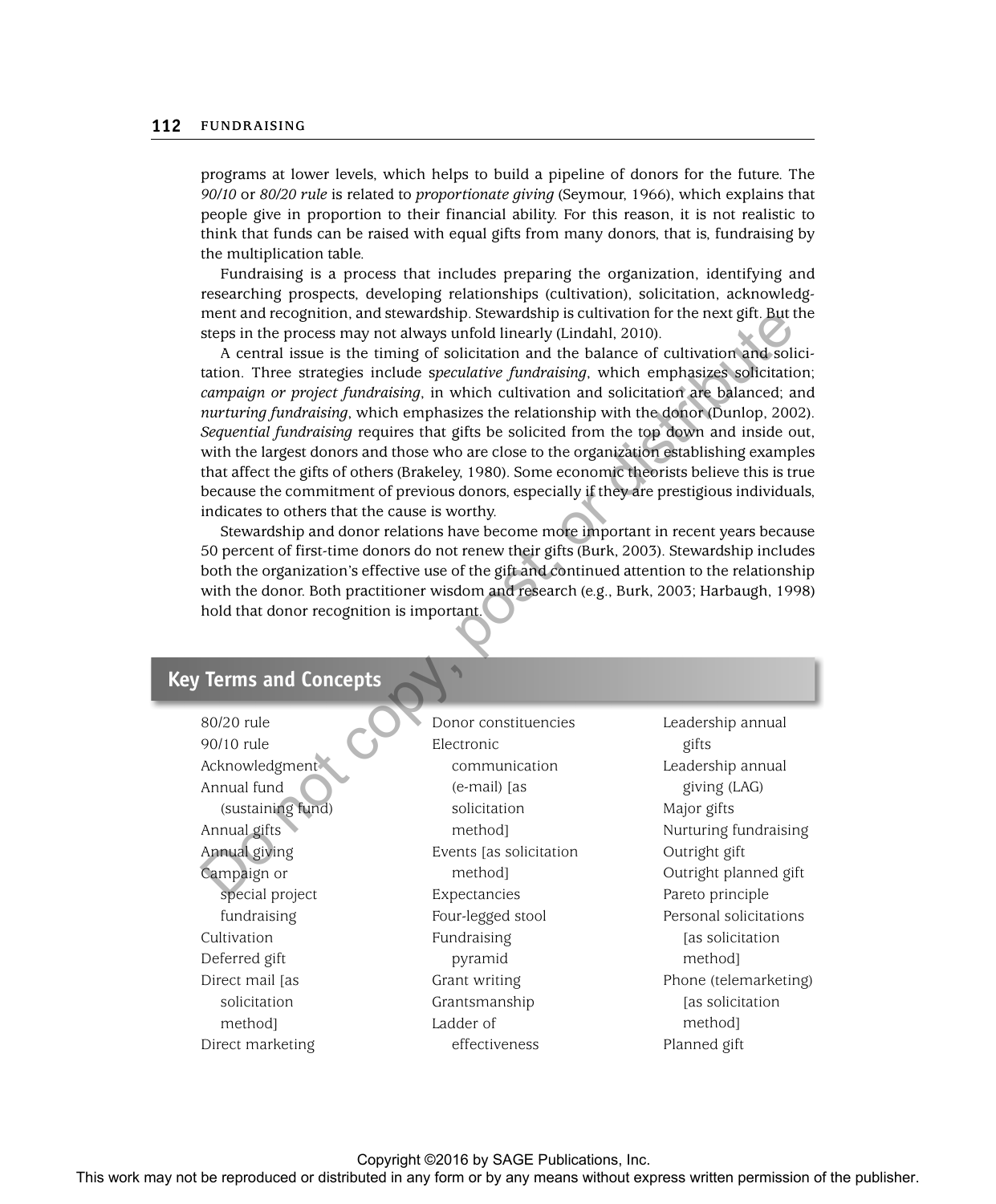Planned giving Pledges Principal gifts Proportionate giving Proposal writing [as solicitation method] Prospects

Recognition [of donors] Regular donors Regular gifts Restricted gift Request for proposal (RFP) Sequential fundraising

Solicitation Special gifts Speculative fundraising Sponsorships Stewardship Target audience Ultimate gift Unrestricted gift

# **Case 4.1: United Nations Foundation**

Speaking to an audience of dignitaries at a 1997 black-tie dinner in New York, Cable News Network founder Ted Turner made a dramatic announcement. He would give \$1 billion over ten years to benefit United Nations programs aiding refugees and children, clearing land mines, and fighting disease (Rohde, 1997). Although the gift would be used for programs, not to support the UN's operating expenses, the amount would be about equivalent to the United Nations' annual budget (Rohde, 1997). Turner's gift was one of the largest in history to that time and has been cited for having inspired later large-scale philanthropy by Bill and Melinda Gates, Warren Buffet, and other wealthy businesspeople (Kristoff, 2012).

Turner's gift was used to create the United Nations Foundation, a nonprofit public charity. In its early years, the foundation operated as a traditional grant maker but subsequently built partnerships to develop new programs directed at keeping girls in school, preventing child marriage, increasing education and access related to reproductive health, providing clean and affordable energy, and reducing or eliminating diseases such as measles, malaria, and polio. The foundation also engaged in advocacy campaigns to promote support for the UN (United Nations Foundation, 2012). Many of the foundation's efforts were undertaken in partnership with corporations and other nonprofit organizations, including the ExxonMobil Foundation, ABC News, Mashable, Johnson and Johnson, the National Basketball Association, the United Methodist Church, the American Red Cross, and the Bill and Melinda Gates Foundation (United Nations Foundation, 2012). This is expected or the reproduced or distributed in any form or by any means which calin New York may not be reproduced or any means when  $\alpha$  the publisher. This was the reproduced or the publisher. This was the publish

The UN Foundation raised additional funds to supplement Mr. Turner's annual pledge, but the results of these efforts grew slowly, from \$67 million in 2008 to \$72 million in 2012 (Daniels, 2014). As the final payment on Mr. Turner's initial \$1 billion pledge approached, in 2014, the foundation focused on expanding its efforts to develop additional sources of philanthropy in order to secure its future.

One strategy included hiring relationship managers to deepen the foundation's connections with corporations, with the goal of establishing ten "anchor donors" (Daniels, 2014). The foundation also planned to expand online advocacy and fundraising. And, in 2011, it established the Global Entrepreneur's Council to involve younger donors. Members of the council are business leaders from around the world younger than age forty-five. They serve a term of two years, providing the opportunity to continually engage new people. Some members of the council became donors themselves and others helped to secure support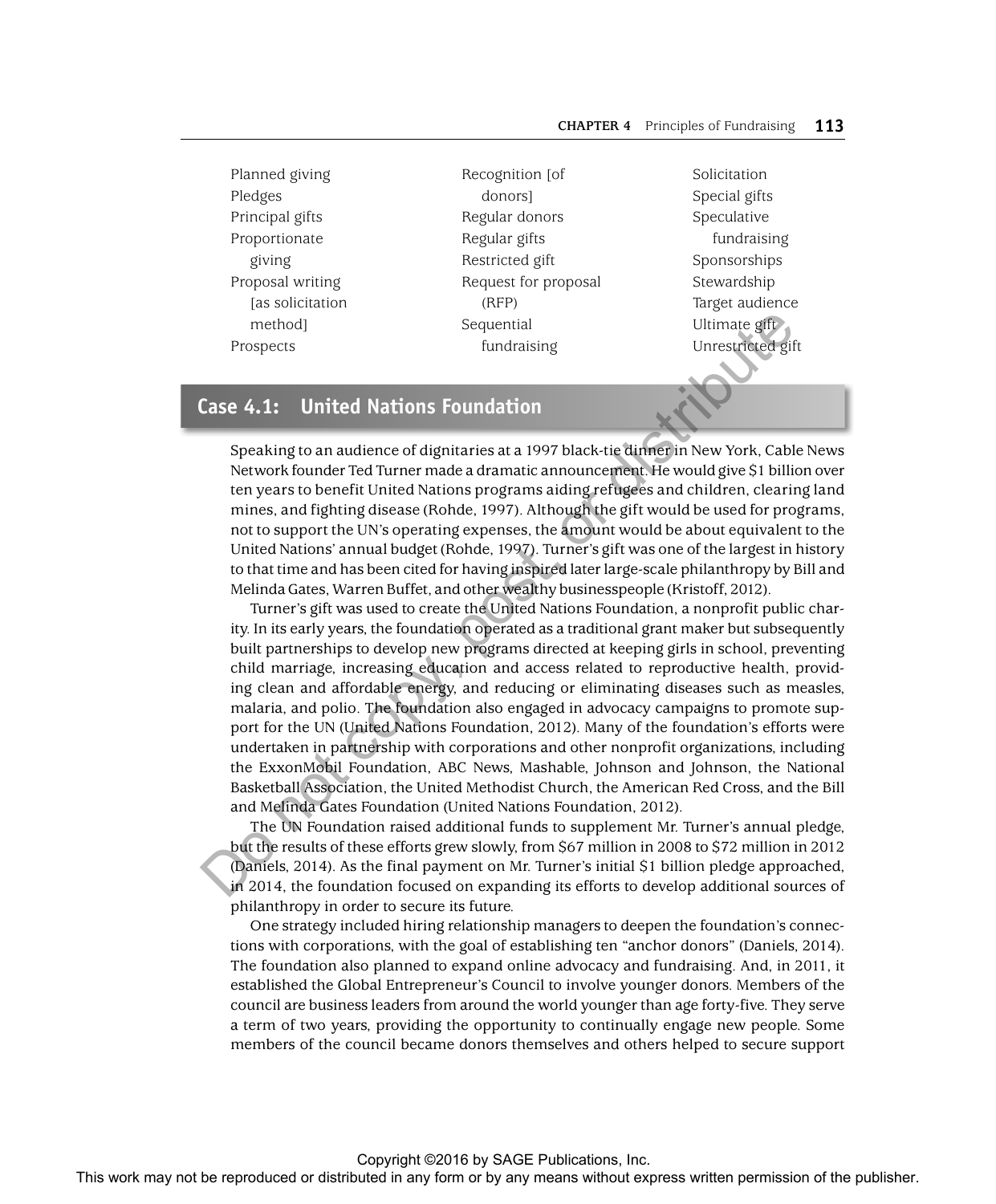from others. For example, one helped to create a Donors Advisors Fund to help reach more wealthy philanthropists, and another used his connections in Hollywood to increase the foundation's visibility among celebrities (McCorvey, 2013).

Richard Parnell, the foundation's chief operating officer in 2014, described the strategy for expanding sources of support, saying, "The dollars are important, but it always goes back to relationships, relationships, relationships" (Daniels 2014).

# **Case 4.2: Mitchell Family and the University of South Alabama**

Brothers Mayer and Abraham Mitchell founded a real estate business in 1958, in their hometown of Mobile, Alabama. The business was highly successful, and in 1985, the brothers sold the company and focused their efforts on philanthropy. Although they were not alumni, Abraham, Mayer, and Mayer's wife Arlene became interested in the University of South Alabama, located in Mobile (University of South Alabama website).

Gordon Moulton became a professor at the university in 1966 and became president in 1998. Moulton established a close relationship with the Mitchell family. Mayer Mitchell served on the college's board and was succeeded by his wife after his death in 2007. Abraham Mitchell also enjoyed a close relationship with Moulton and sometimes attended board meetings and university events (Blum, 2014).

The Mitchell family was generous in its support of the university over many years. In 1999, they endowed the college of business, which was named for them. That same year, Abraham Mitchell established a scholarship fund that is today the university's largest privately funded scholarship program. The family continued to support various programs and units at South Alabama, including the cancer research institute, a sports arena, and others. By 2011, the family's total giving to the university was approximately \$40 million (University of South Alabama website).

In 2011, President Moulton and his chief development officer began to consider another proposal to Abraham Mitchell. Knowing Mitchell's interest in scholarships, in 2012, Moulton sat down for a conversation with him. They discussed the need for scholarships, but no amount was mentioned initially. After subsequent conversations they decided that a fund of \$50 million would be required to have the impact both wanted. Mitchell committed to a gift of \$25 million to be paid over five years, on the condition that the university matched it with \$25 million in gifts from others. Mr. Mitchell subsequently decided to provide for another \$25 million in his estate plan. These commitments increased the Mitchell family's total support to the University of South Alabama to \$93 million (Blum, 2014). Case 4.2: Mitchell Family and the University of South Alabame.<br>
Income Novem and Moham Mitchell founded a real escape in shell means when the result in a measure in the result of the company and found the reflection polit

It was Mitchell's decision to name the scholarship program the Mitchell-Moulton Scholarship Initiative in honor of his long relationship with President Moulton. Addressing Moulton, Mitchell said, "We are grateful for the lives you have touched through your leadership and vision for higher education. I personally appreciate that you have demonstrated to me the value of investing in such a worthy endeavor as the University of South Alabama." President Moulton passed away shortly after, in 2013 ("University of South Alabama Press Release," 2013).

In 2014, the university engaged in fundraising to secure the gifts needed to match Mitchell's pledge, and both the president and chief development officer remained in close touch with him, both informally and by inviting him to meetings on campus to get updates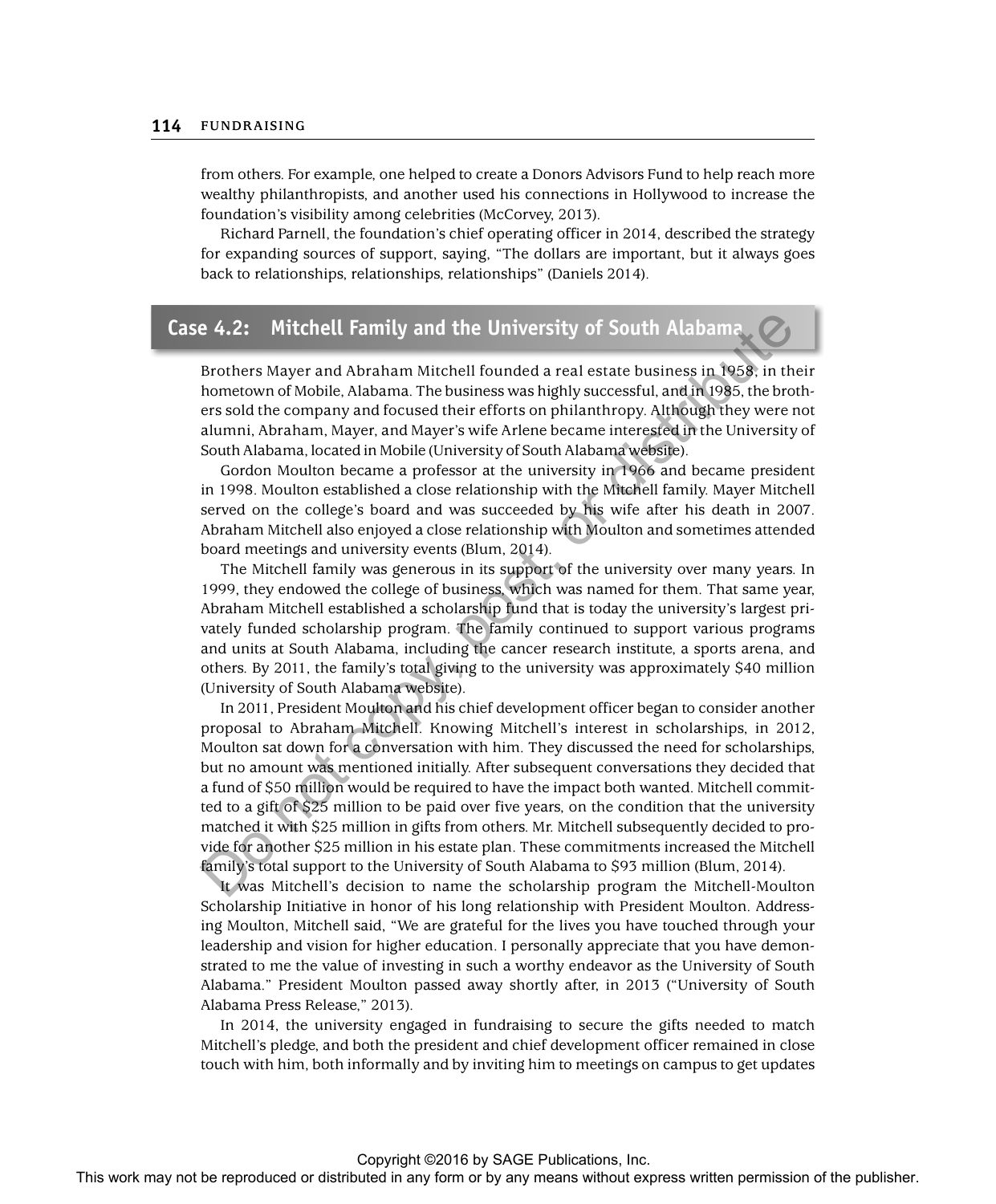on the scholarship program. Reflecting on his experience in an interview, Mr. Mitchell advises fundraisers to present donors with well-formulated proposals, to provide regular reports on their results, and to stay connected with their donors (Blum, 2014). Bronze statues of Mayer and Abraham Mitchell now stand on the South Alabama campus as a lasting tribute to their support.

# **Questions for Discussion**

- 1. If you were asked to make a gift, or to provide voluntary service, how important would it be to you to know who has already given or who is already involved as a volunteer? How would you react if you were told that you were the first one to be asked? Why?
- 2. In Case 4.1, what might have been the shape of the fundraising pyramid at the UN Foundation as it considered new efforts to broaden support after the conclusion of Ted Turner's pledge? How do the efforts described in the case relate to various levels of that pyramid? The repression of the reproduced or the reproduced in any form or by any means which are the reproduced or the reproduced in any means when the publisher and the publisher of the form of the publisher. This was not be rep
	- 3. Given the nature of the UN Foundation's activities described in Case 4.1, if you were planning its fundraising program what emphasis would you place on corporate, foundation, or individual donor prospects? Why?
	- 4. In what ways does Case 4.2 of the Mitchell family and the University of South Alabama reflect the concepts of nurturing fundraising, ultimate gifts, and principal gifts?
	- 5. How is the fundraising process described in this chapter reflected in the relationship between the Mitchell family and the University of South Alabama? Does the process appear to have unfolded linearly?

# **Suggestions for Further Reading**

# **Books**

- Alexander, C. D., & Carlson, K. J. (2005). *Essential principles for fundraising success*. San Francisco: Jossey-Bass.
- Broce, T. E. (1986). *Fund raising: The guide to raising money from private sources* (2nd ed.). Norman: University of Oklahoma Press. (Note: This book is dated but considered a classic, which is still widely quoted.)
- Seymour, H. J. (1966). *Designs for fund-raising*. New York: McGraw-Hill. (Note: This book is dated but considered a classic, which is still widely quoted.)
- Weinstein, S. (2009). *The complete guide to fundraising management*. Hoboken, NJ: John Wiley & Sons.

# **Articles**

- Dixon, J., & Keyes, D. (2013, Winter). The permanent disruption of social media. *Stanford Social Innovation Review*. Retrieved March 19, 2014, from http://www.ssireview.org/ articles/entry/the\_permanent\_disruption\_of\_social\_media.
- Vesterlund, L. (2003, March). The informational value of sequential fundraising. *Journal of Public Economics, 87*(3–4), 627–657.